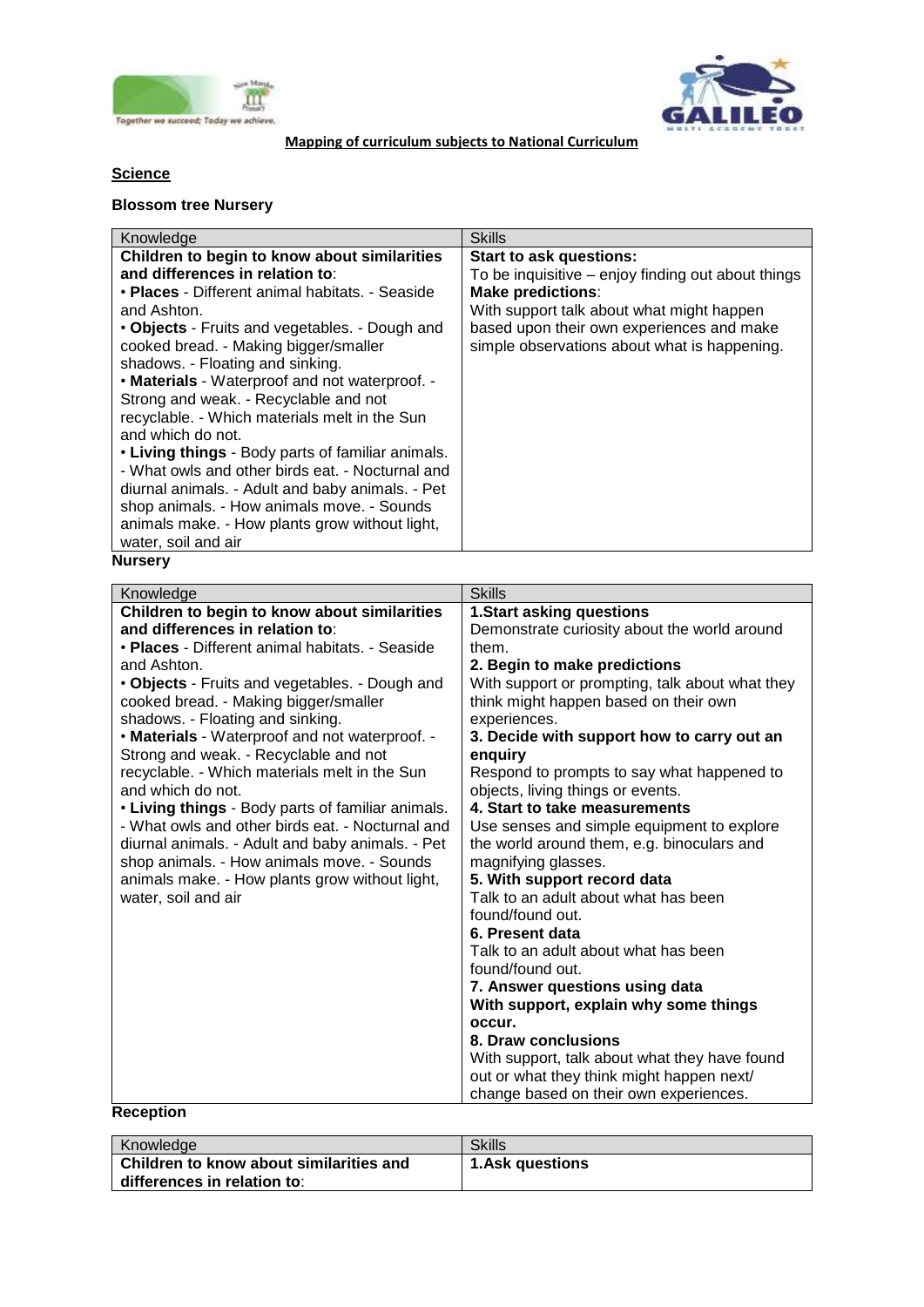



| Together we succeed; Today we achieve.                         |                                                       |
|----------------------------------------------------------------|-------------------------------------------------------|
| • Places - Different animal habitats. - Seaside<br>and Ashton. | Demonstrate curiosity about the world around<br>them. |
|                                                                |                                                       |
| • Objects - Fruits and vegetables. - Dough and                 | 2. Make predictions                                   |
| cooked bread. - Making bigger/smaller                          | With support or prompting, talk about what they       |
| shadows. - Floating and sinking.                               | think might happen based on their own                 |
| • Materials - Waterproof and not waterproof. -                 | experiences.                                          |
| Strong and weak. - Recyclable and not                          | 3. Decide how to carry out an                         |
| recyclable. - Which materials melt in the Sun                  | enguiry                                               |
| and which do not.                                              | Respond to prompts to say what happened to            |
| • Living things - Body parts of familiar animals.              | objects, living things or events.                     |
| - What owls and other birds eat. - Nocturnal and               | 4. Take measurements                                  |
| diurnal animals. - Adult and baby animals. - Pet               | Use senses and simple equipment to explore            |
| shop animals. - How animals move. - Sounds                     | the world around them, e.g. binoculars and            |
| animals make. - How plants grow without light,                 | magnifying glasses.                                   |
| water, soil and air                                            | 5. Record data                                        |
|                                                                | Talk to an adult about what has been                  |
|                                                                | found/found out.                                      |
|                                                                | 6. Present data                                       |
|                                                                | Talk to an adult about what has been                  |
|                                                                |                                                       |
|                                                                | found/found out.                                      |
|                                                                | 7. Answer questions using data                        |
|                                                                | With support, explain why some things                 |
|                                                                | occur.                                                |
|                                                                | 8. Draw conclusions                                   |
|                                                                | With support, talk about what they have found         |
|                                                                | out or what they think might happen next/             |
|                                                                | change based on their own experiences.                |

Y1

| Knowledge                                                                                                                                                                               | <b>Skills</b>                                                                                                                                            |
|-----------------------------------------------------------------------------------------------------------------------------------------------------------------------------------------|----------------------------------------------------------------------------------------------------------------------------------------------------------|
| <b>Biology</b>                                                                                                                                                                          |                                                                                                                                                          |
| To know there are various types of plants.                                                                                                                                              | To be able to identify and name a variety of<br>common wild and garden plants                                                                            |
| To know that they are various type of trees.                                                                                                                                            | To be able to identify and name a variety of<br>trees.                                                                                                   |
| To know the term "deciduous" tree.                                                                                                                                                      | To be able to identify a range of deciduous trees                                                                                                        |
| To know the term "evergreen" tree.                                                                                                                                                      | To be able to identify a range of evergreen<br>trees.                                                                                                    |
| To know that plants have various parts.                                                                                                                                                 | To be able to identify and describe the basic<br>structure of a variety of common flowering<br>plants.                                                   |
| To know that trees have various parts.<br>(To know that there are various types of<br>animals)                                                                                          | To be able to identify and describe the basic<br>structure of a tree.                                                                                    |
| To be able to identify and name a fish<br>To be able to name an amphibian<br>$\bullet$<br>To be able to name a reptile<br>٠<br>To be able to name a bird<br>To be able to name a mammal | To be able to name a fish<br>To be able to name an amphibian<br>To be able to name a reptile<br>To be able to name a bird<br>To be able to name a mammal |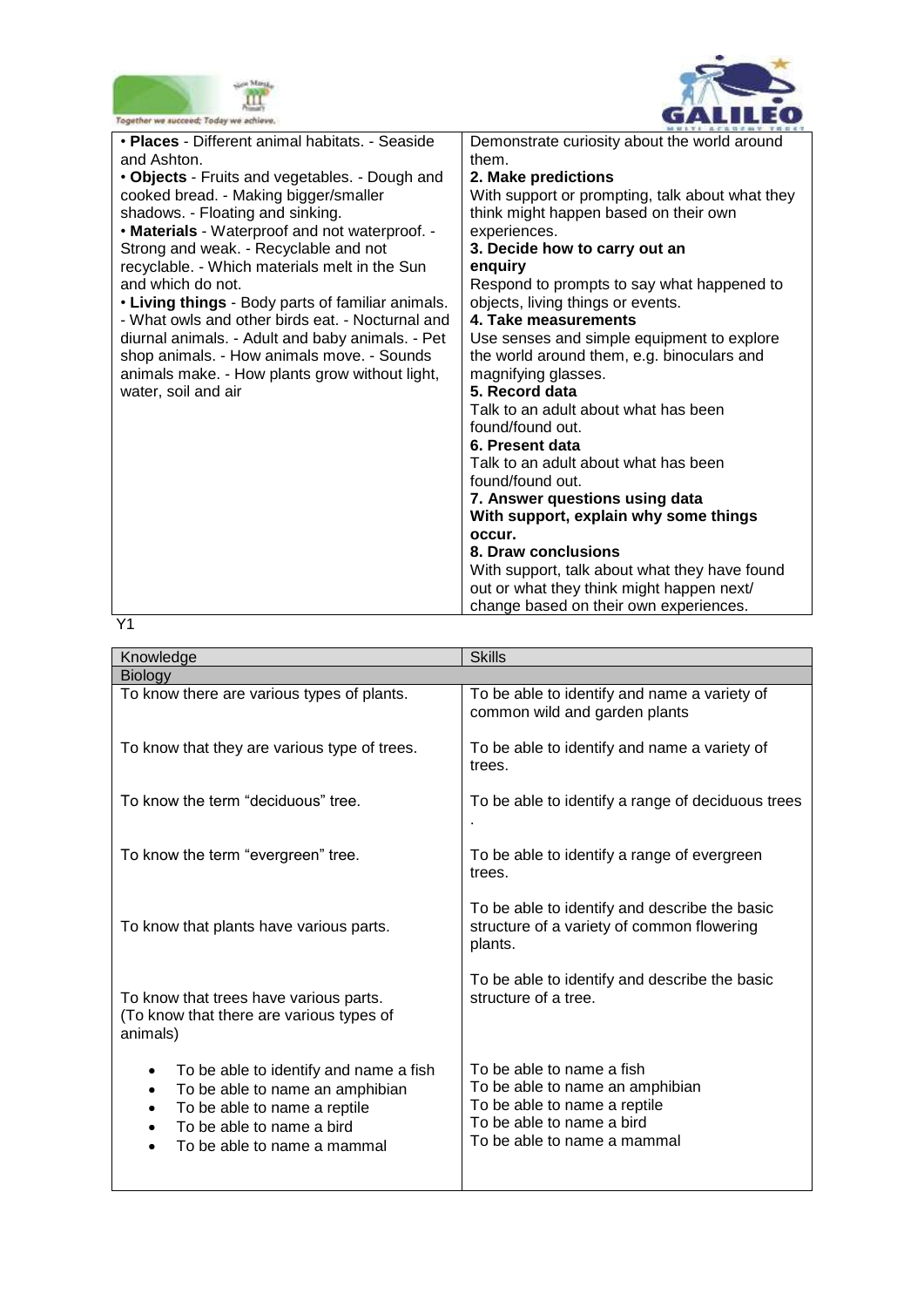



| Together we succeed; Today we achieve.                                                                                                                                                                                              |                                                                                                                                  |
|-------------------------------------------------------------------------------------------------------------------------------------------------------------------------------------------------------------------------------------|----------------------------------------------------------------------------------------------------------------------------------|
| (To be able to identify and name a variety of<br>common animals that are carnivores, herbivores<br>and omnivores).                                                                                                                  | To be able to identify and name a variety of<br>common animals that are carnivores, herbivores<br>and omnivores.                 |
| To name animals that are carnivores.<br>$\bullet$<br>To name animals that are herbivores.<br>$\bullet$<br>To name animals that are omnivores.<br>$\bullet$<br>To know that animals can be classified<br>according to what they eat. |                                                                                                                                  |
| To know that different animals' bodies have<br>different structures.                                                                                                                                                                | To be able to name the body parts of various<br>animals i.e tail, legs, fin, horns                                               |
| To name the different parts of the human body                                                                                                                                                                                       | To be able to identify and name the basic parts<br>of the human body.                                                            |
|                                                                                                                                                                                                                                     | To be able to label the basic parts of the human                                                                                 |
|                                                                                                                                                                                                                                     | body.<br>To be able to draw the basic parts of the human<br>body.                                                                |
|                                                                                                                                                                                                                                     | To be able to explain which part of the body is                                                                                  |
| To know that various parts of the body are<br>associated with one of the five senses.                                                                                                                                               | associated with each sense.                                                                                                      |
| Physics                                                                                                                                                                                                                             |                                                                                                                                  |
| To name various objects<br>To know what material an object is made from                                                                                                                                                             | To be able to distinguish between an object and<br>the material from which it is made.                                           |
| To know that everyday objects are made from a<br>variety of materials.                                                                                                                                                              | To be able to identify and name a variety of<br>everyday materials, including wood, plastic,<br>glass, metal, water, and rock.   |
| To know the physical properties of a variety of<br>everyday materials.                                                                                                                                                              | To be able to describe the simple physical<br>properties of a variety of everyday materials                                      |
| To know the physical properties of a variety of<br>everyday materials.                                                                                                                                                              | To be able to compare and group together a<br>variety of everyday materials on the basis of<br>their simple physical properties. |
|                                                                                                                                                                                                                                     | To be able to record their findings of the<br>physical properties of materials in simple charts.                                 |
|                                                                                                                                                                                                                                     | To be able to observe changes across the four<br>seasons.                                                                        |
| To be able to name the four seasons.                                                                                                                                                                                                | To be able to observe and describe weather<br>associated with the seasons and how day length<br>varies.                          |
|                                                                                                                                                                                                                                     | To be able to record their observations about<br>weather patterns in simple charts and diagrams.                                 |
| Chemistry                                                                                                                                                                                                                           |                                                                                                                                  |
| Scientific Investigation skills (Enquiry,                                                                                                                                                                                           | To be able to talk about some reasons why they                                                                                   |
| prediction, testing and recording)                                                                                                                                                                                                  | think things may happen, or why something has<br>happened.                                                                       |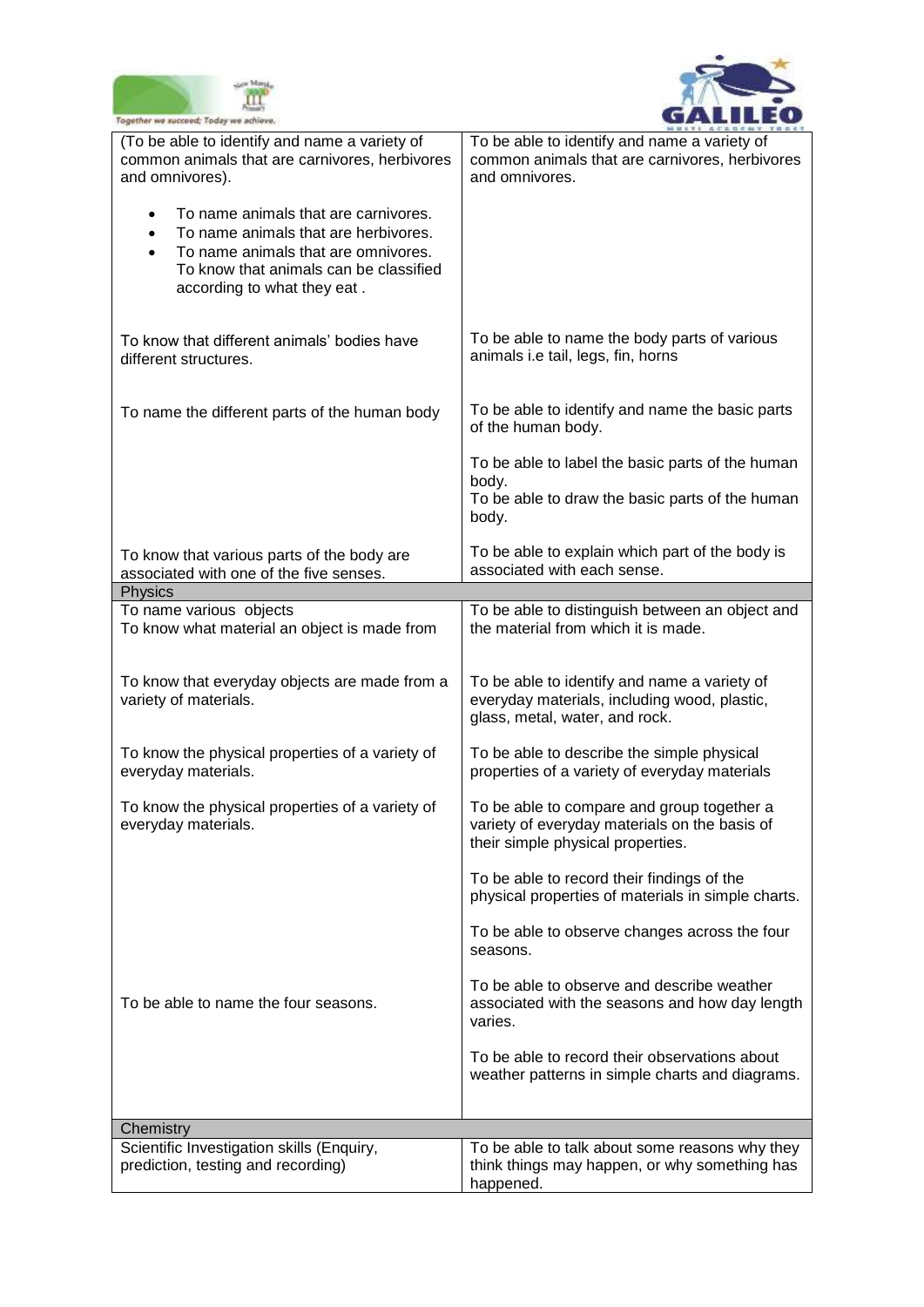

 $\overline{1}$ 



| To understand basic safety rules when testing<br>out their ideas.<br>Record what they have seen or done in different<br>ways, including drawing and labelling diagrams. |
|-------------------------------------------------------------------------------------------------------------------------------------------------------------------------|
| To be able to record information onto a pre-<br>prepared chart.                                                                                                         |
| To be able to label objects according to a simple<br>criterion.                                                                                                         |
| To be able to record things they have seen or<br>done from memory.                                                                                                      |

 $\overline{\mathsf{T}}$ 

| <b>Plants</b>                                                                                             |
|-----------------------------------------------------------------------------------------------------------|
| Pupils should be taught to:                                                                               |
| identify and name a variety of common wild and garden plants, including deciduous and<br>$\bullet$        |
| evergreen trees                                                                                           |
| identify and describe the basic structure of a variety of common flowering plants, including<br>$\bullet$ |
| trees.                                                                                                    |
| Animals                                                                                                   |
| Pupils should be taught to:                                                                               |
| identify and name a variety of common animals including fish, amphibians, reptiles, birds<br>$\bullet$    |
| and mammals                                                                                               |
| identify and name a variety of common animals that are carnivores, herbivores and<br>$\bullet$            |
| omnivores                                                                                                 |
| describe and compare the structure of a variety of common animals (fish, amphibians,<br>$\bullet$         |
| reptiles, birds and mammals, including pets)                                                              |
| identify, name, draw and label the basic parts of the human body and say which part of the<br>$\bullet$   |
| body is associated with each sense.                                                                       |
| Everyday materials                                                                                        |
| Pupils should be taught to:                                                                               |
| distinguish between an object and the material from which it is made                                      |
| identify and name a variety of everyday materials, including wood, plastic, glass, metal,<br>$\bullet$    |
| water, and rock                                                                                           |
| describe the simple physical properties of a variety of everyday materials<br>$\bullet$                   |
| compare and group together a variety of everyday materials on the basis of their simple                   |
| physical properties.                                                                                      |
| <b>Seasonal Changes</b>                                                                                   |
| Pupils should be taught to:                                                                               |
| observe changes across the four seasons                                                                   |
| observe and describe weather associated with the seasons and how day length varies.                       |

| Knowledge                                                                                      | <b>Skills</b>                                                                                                                                                                          |
|------------------------------------------------------------------------------------------------|----------------------------------------------------------------------------------------------------------------------------------------------------------------------------------------|
| <b>Biology</b>                                                                                 |                                                                                                                                                                                        |
| To know that there are living things and dead<br>things and things that have never been alive. | (Through investigation and sorting activities) To<br>be able to explore and compare the differences<br>between things that are living, dead, and things<br>that have never been alive. |
| To explain the meaning of a "habitat".                                                         | To be able to explain the meaning of a "habitat".                                                                                                                                      |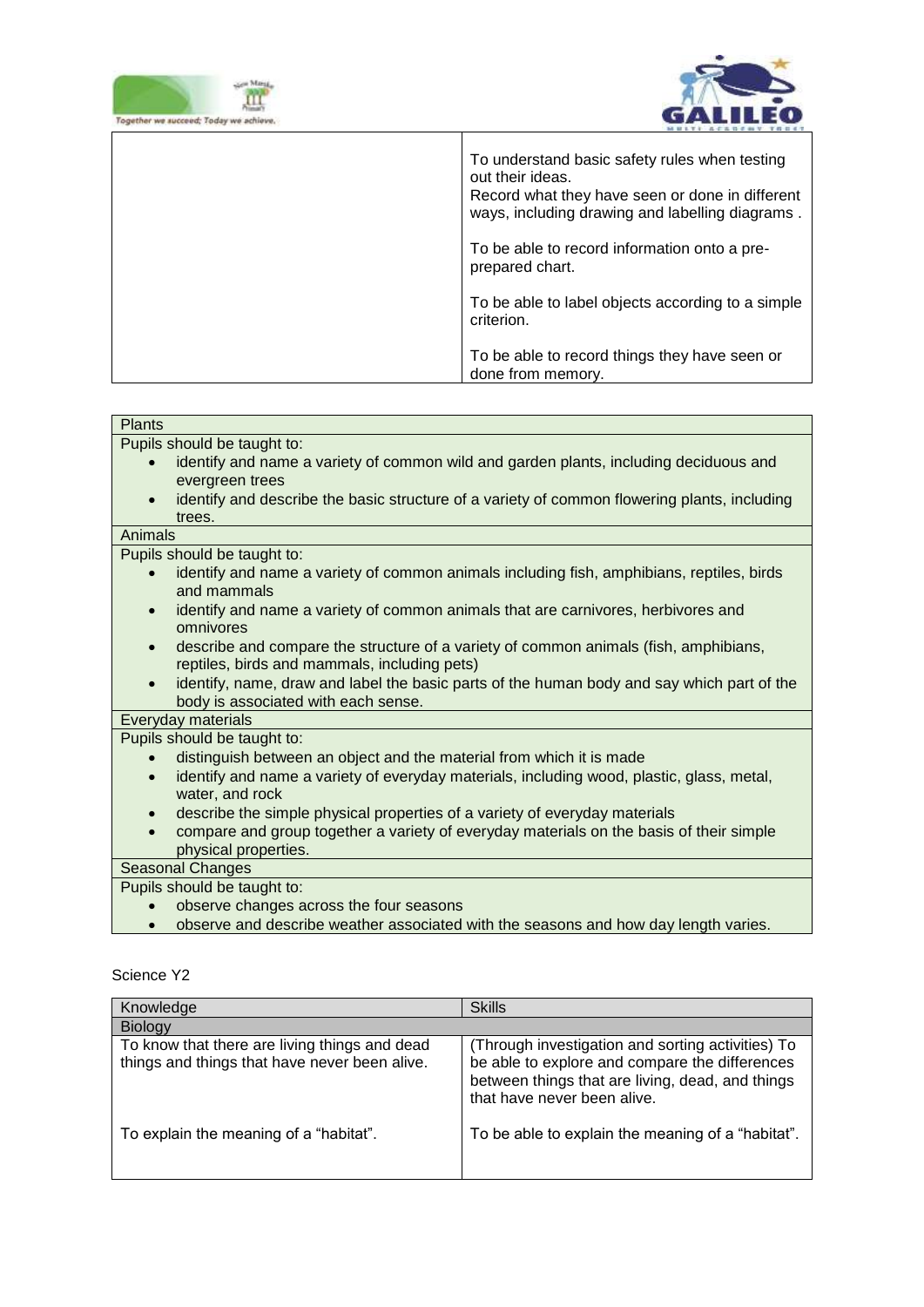



| Together we succeed; Today we achieve.                                                                                                           |                                                                                                                                                                                                                           |
|--------------------------------------------------------------------------------------------------------------------------------------------------|---------------------------------------------------------------------------------------------------------------------------------------------------------------------------------------------------------------------------|
| To know that different animals live in habitats to<br>which they are best suited.                                                                | To be able to identify that most living things live<br>in habitats to which they are suited.                                                                                                                              |
| To know that different habitats provide for the<br>basic needs of different kinds of animals and<br>plants, and how they depend on each other.   | To be able to describe how different habitats<br>provide for the basic needs of different kinds of<br>animals and plants, and how they depend on<br>each other.                                                           |
| To know that there are various of plants and<br>animals in different habitats, including micro-<br>habitats.                                     | To be able to name a variety of plants and<br>animals in their habitats, including micro-<br>habitats.                                                                                                                    |
| To know that animals obtain their food from<br>plants and that other animals.                                                                    | To be able to explain that animals obtain their<br>food from plants and that other animals.                                                                                                                               |
| To know the meaning of a "food chain".                                                                                                           | To explain the meaning of the term "food chain".                                                                                                                                                                          |
| To know that animals, including humans, have                                                                                                     | To be able to explain that animals, including<br>humans, have offspring which grow into adults,                                                                                                                           |
| offspring which grow into adults.<br>To know the basic needs of animals, including<br>humans, for survival (water, food and air).                | To be able to explain the basic needs of<br>animals, including humans, for survival (water,<br>food and air).                                                                                                             |
| To know the importance for humans of exercise,<br>eating the right amounts of different types of<br>food, and hygiene.                           | To be able to describe the importance for<br>humans of exercise, eating the right amounts of<br>different types of food, and hygiene.                                                                                     |
| To know that seeds and bulbs grow into mature<br>plants.                                                                                         | To be able to perform investigation to observe<br>and describe how seeds and bulbs grow into<br>mature plants.                                                                                                            |
| To know that how plants need water, light and a<br>suitable temperature to grow and stay healthy.                                                | To be able to perform investigations to find out<br>and describe how plants need water, light and a<br>suitable temperature to grow and stay healthy.                                                                     |
| <b>Physics</b>                                                                                                                                   |                                                                                                                                                                                                                           |
| To know that everyday materials, including<br>wood, metal, plastic, glass, brick, rock, paper<br>and cardboard are suitable for particular uses. | To perform investigations to be able to identify<br>and compare the suitability of a variety of<br>everyday materials, including wood, metal,<br>plastic, glass, brick, rock, paper and cardboard<br>for particular uses. |
| To know that the shapes of solid objects made<br>from some materials can be changed by<br>squashing, bending, twisting and stretching.           | To be able to carry out investigation to find out<br>how the shapes of solid objects made from<br>some materials can be changed by squashing,<br>bending, twisting and stretching.                                        |
| Chemistry                                                                                                                                        |                                                                                                                                                                                                                           |
| Scientific Investigation skills (Enquiry,<br>prediction, testing and recording)                                                                  | To begin to make predictions about what might<br>happen.                                                                                                                                                                  |
|                                                                                                                                                  | To find things out with help and suggestions.                                                                                                                                                                             |
|                                                                                                                                                  | To understand key factors that make a fair text.                                                                                                                                                                          |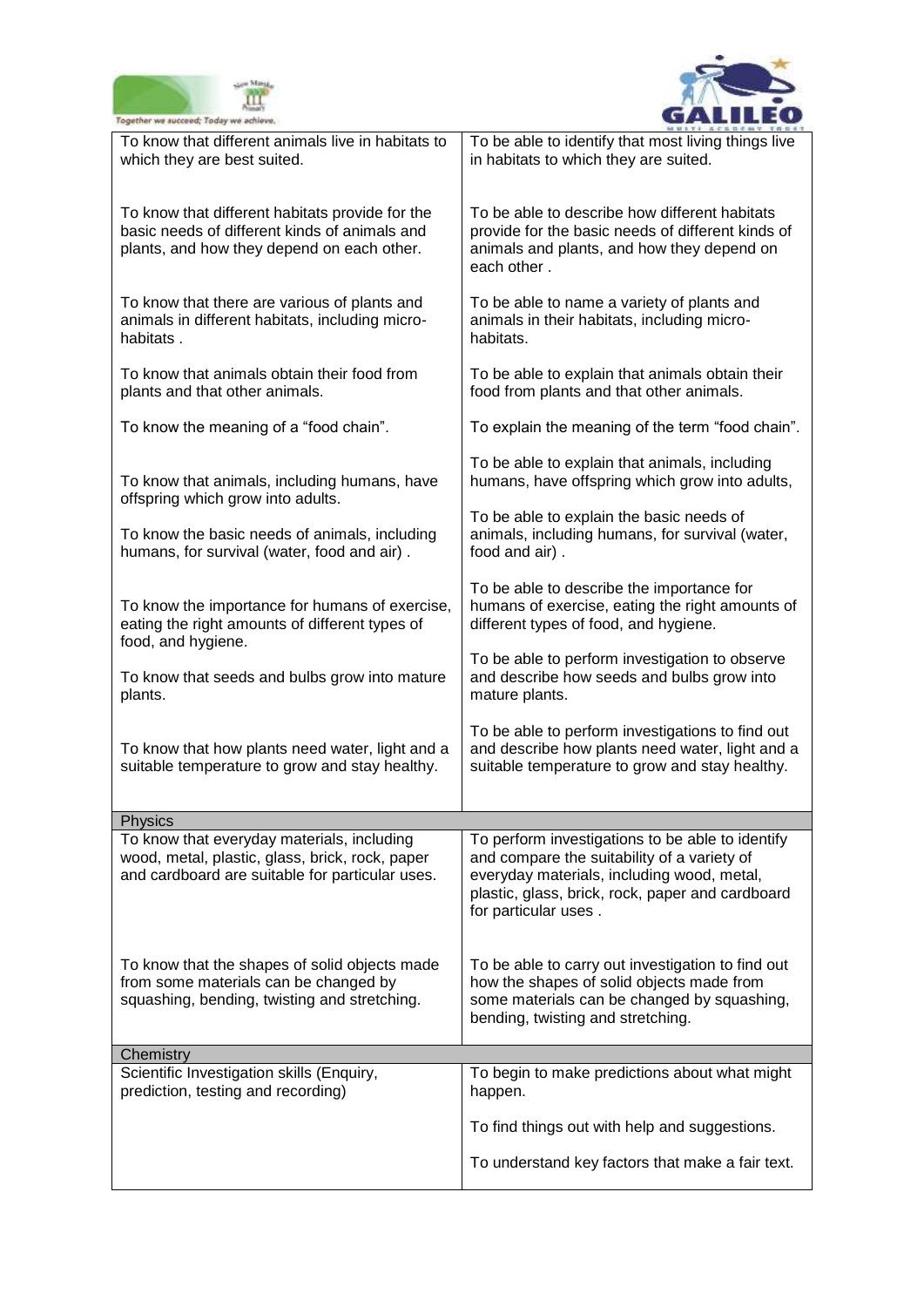



| oqether we succeed: Today we achieve |                                                                                                         |
|--------------------------------------|---------------------------------------------------------------------------------------------------------|
|                                      | To gather and record data to help in answering<br>questions and to understand why this is<br>important. |
|                                      | To begin to use cause and effect in their<br>explanations and some scientific vocabulary.               |
|                                      | To be able to answer questions using evidence.                                                          |
|                                      | To be able to ask questions about what they<br>see.                                                     |
|                                      | To be able to use simple tables and charts.                                                             |

| Pupils should be taught to:<br>explore and compare the differences between things that are living, dead, and things that<br>have never been alive<br>identify that most living things live in habitats to which they are suited and describe how<br>different habitats provide for the basic needs of different kinds of animals and plants, and<br>how they depend on each other<br>describe how animals obtain their food from plants and other animals, using the idea of a<br>$\bullet$<br>simple food chain, and identify and name different sources of food<br><b>Plants</b> |
|------------------------------------------------------------------------------------------------------------------------------------------------------------------------------------------------------------------------------------------------------------------------------------------------------------------------------------------------------------------------------------------------------------------------------------------------------------------------------------------------------------------------------------------------------------------------------------|
|                                                                                                                                                                                                                                                                                                                                                                                                                                                                                                                                                                                    |
|                                                                                                                                                                                                                                                                                                                                                                                                                                                                                                                                                                                    |
|                                                                                                                                                                                                                                                                                                                                                                                                                                                                                                                                                                                    |
|                                                                                                                                                                                                                                                                                                                                                                                                                                                                                                                                                                                    |
|                                                                                                                                                                                                                                                                                                                                                                                                                                                                                                                                                                                    |
|                                                                                                                                                                                                                                                                                                                                                                                                                                                                                                                                                                                    |
|                                                                                                                                                                                                                                                                                                                                                                                                                                                                                                                                                                                    |
|                                                                                                                                                                                                                                                                                                                                                                                                                                                                                                                                                                                    |
|                                                                                                                                                                                                                                                                                                                                                                                                                                                                                                                                                                                    |
| Pupils should be taught to:<br>observe and describe how seeds and bulbs grow into mature plants                                                                                                                                                                                                                                                                                                                                                                                                                                                                                    |
|                                                                                                                                                                                                                                                                                                                                                                                                                                                                                                                                                                                    |
| find out and describe how plants need water, light and a suitable temperature to grow and<br>stay healthy                                                                                                                                                                                                                                                                                                                                                                                                                                                                          |
|                                                                                                                                                                                                                                                                                                                                                                                                                                                                                                                                                                                    |
| Animals, including humans                                                                                                                                                                                                                                                                                                                                                                                                                                                                                                                                                          |
| Pupils should be taught to:                                                                                                                                                                                                                                                                                                                                                                                                                                                                                                                                                        |
| notice that animals, including humans, have offspring which grow into adults                                                                                                                                                                                                                                                                                                                                                                                                                                                                                                       |
| find out about and describe the basic needs of animals, including humans, for survival<br>$\bullet$                                                                                                                                                                                                                                                                                                                                                                                                                                                                                |
| (water, food and air)                                                                                                                                                                                                                                                                                                                                                                                                                                                                                                                                                              |
| describe the importance for humans of exercise, eating the right amounts of different types<br>$\bullet$                                                                                                                                                                                                                                                                                                                                                                                                                                                                           |
| of food, and hygiene.                                                                                                                                                                                                                                                                                                                                                                                                                                                                                                                                                              |
| Use of Everyday materials                                                                                                                                                                                                                                                                                                                                                                                                                                                                                                                                                          |
| Pupils should be taught to:                                                                                                                                                                                                                                                                                                                                                                                                                                                                                                                                                        |
| identify and compare the suitability of a variety of everyday materials, including wood,<br>$\bullet$                                                                                                                                                                                                                                                                                                                                                                                                                                                                              |
| metal, plastic, glass, brick, rock, paper and cardboard for particular uses                                                                                                                                                                                                                                                                                                                                                                                                                                                                                                        |
| find out how the shapes of solid objects made from some materials can be changed by<br>$\bullet$                                                                                                                                                                                                                                                                                                                                                                                                                                                                                   |
| squashing, bending, twisting and stretching.                                                                                                                                                                                                                                                                                                                                                                                                                                                                                                                                       |

| Knowledge                                                                                                        | <b>Skills</b>                                                                                                                  |
|------------------------------------------------------------------------------------------------------------------|--------------------------------------------------------------------------------------------------------------------------------|
| Biology                                                                                                          |                                                                                                                                |
| To know that animals, including humans, need                                                                     | To be able to explain animals, including                                                                                       |
| the right types and amount of nutrition                                                                          | humans, need the right types and amount of<br>nutrition                                                                        |
| To know that animals, including humans, cannot<br>make their own food; they get nutrition from<br>what they eat. | To be able to explain that animals, including<br>humans, cannot make their own food; they get<br>nutrition from what they eat. |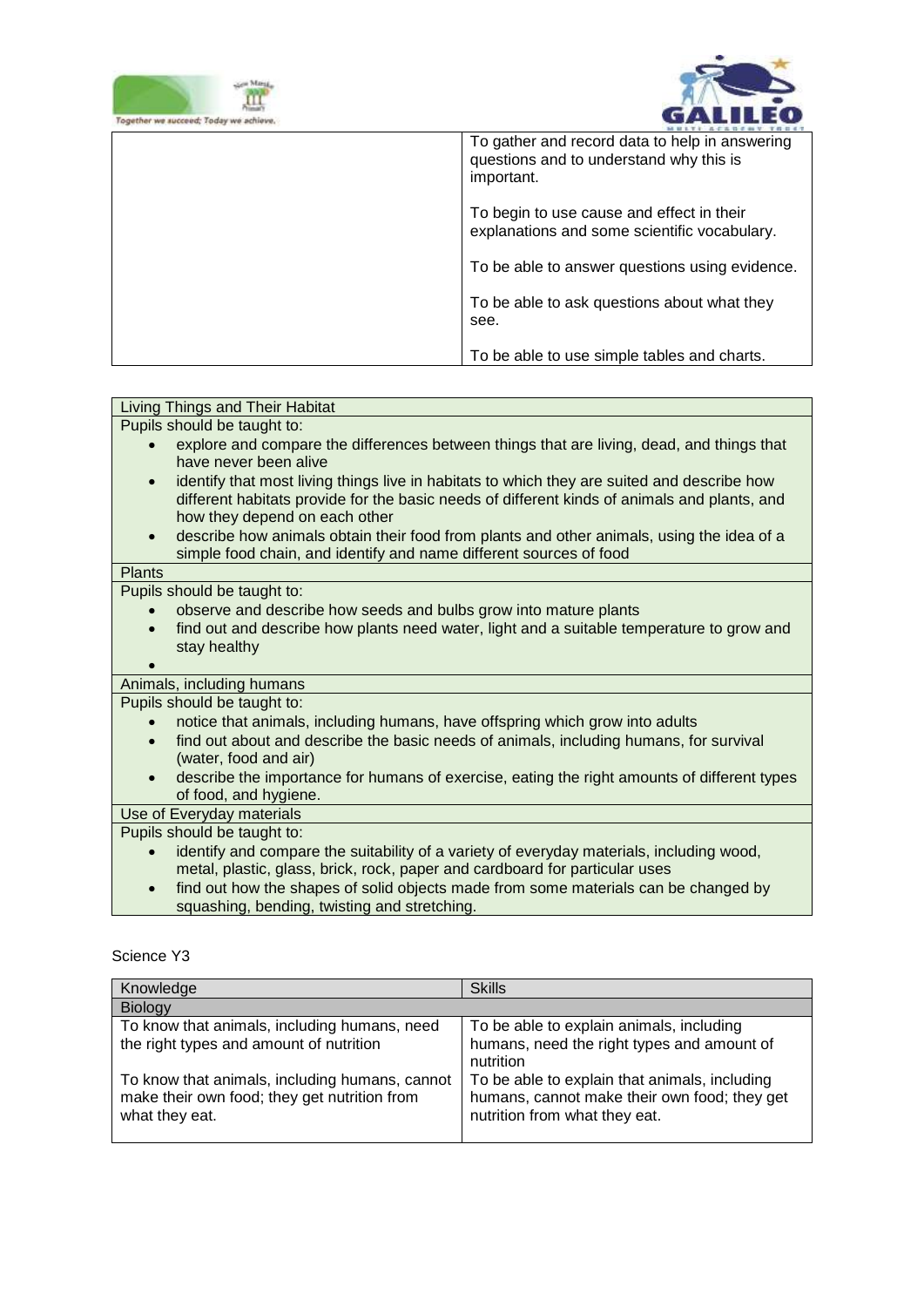



| Together we succeed; Today we achieve.                                                                                                                                                                                                                                |                                                                                                                                                          |
|-----------------------------------------------------------------------------------------------------------------------------------------------------------------------------------------------------------------------------------------------------------------------|----------------------------------------------------------------------------------------------------------------------------------------------------------|
| To know the functions of different parts of<br>flowering plants: roots, stem/trunk, leaves and<br>flowers.                                                                                                                                                            | To be able to identify and describe the functions<br>of different parts of flowering plants: roots,<br>stem/trunk, leaves and flowers.                   |
| To know the requirements of plants for life and<br>growth (air, light, water, nutrients from soil, and<br>room to grow)                                                                                                                                               | To perform investigations to explore the<br>requirements of plants for life and growth (air,<br>light, water, nutrients from soil, and room to<br>grow). |
| To know how the requirements of plants for life<br>vary from plant to plant.                                                                                                                                                                                          | To be able to explain how the requirements of<br>plants for life vary from plant to plant.                                                               |
| To know the way in which water is transported<br>within plants.                                                                                                                                                                                                       | To be able to investigate the way in which water<br>is transported within plants.                                                                        |
| To know the part that flowers play in the life<br>cycle of flowering plants.                                                                                                                                                                                          | To perform an investigation to explore the part<br>that flowers play in the life cycle of flowering<br>plants, including pollination, seed formation and |
| To know the process of pollination.<br>To know the process of seed formation.<br>To know the process of seed dispersal<br>(To know the part that flowers play in the life<br>cycle of flowering plants, including pollination,<br>seed formation and seed dispersal). | seed dispersal.                                                                                                                                          |
| To know that humans and some other animals<br>have skeletons and muscles for support,<br>protection and movement.                                                                                                                                                     | To be able to describe that humans and some<br>other animals have skeletons and muscles for<br>support, protection and movement.                         |
|                                                                                                                                                                                                                                                                       |                                                                                                                                                          |
|                                                                                                                                                                                                                                                                       | To be able to compare and group together<br>different kinds of rocks on the basis of their<br>appearance and simple physical properties.                 |
|                                                                                                                                                                                                                                                                       |                                                                                                                                                          |
| Physics<br>To know that humans need light in order to see<br>things                                                                                                                                                                                                   | To be able to recognise that humans need light<br>in order to see things                                                                                 |
| To know that dark is the absence of light.                                                                                                                                                                                                                            | To explain that darkness is the absence of light.                                                                                                        |
| To know that light is reflected from surfaces.                                                                                                                                                                                                                        | To perform investigation to be able to notice that<br>light is reflected from surfaces.                                                                  |
| To know light from the sun can be dangerous                                                                                                                                                                                                                           | To be able to explain that light from the sun can<br>be dangerous.                                                                                       |
| To know that there are ways to protect eyes<br>from the dangers of the sun                                                                                                                                                                                            | To explain that there are ways to protect eyes<br>from the dangers of the sun.                                                                           |
| To know that shadows are formed when the<br>light from a light source is blocked by an opaque<br>object.                                                                                                                                                              | To perform investigations to explore how<br>shadows are formed when the light from a light<br>source is blocked by an opaque object.                     |
| To find patterns in the way that the size of<br>shadows change.                                                                                                                                                                                                       | To be able to explore finding patterns in the way<br>that the size of shadows change.                                                                    |
| To understand the size of shadows can change.                                                                                                                                                                                                                         |                                                                                                                                                          |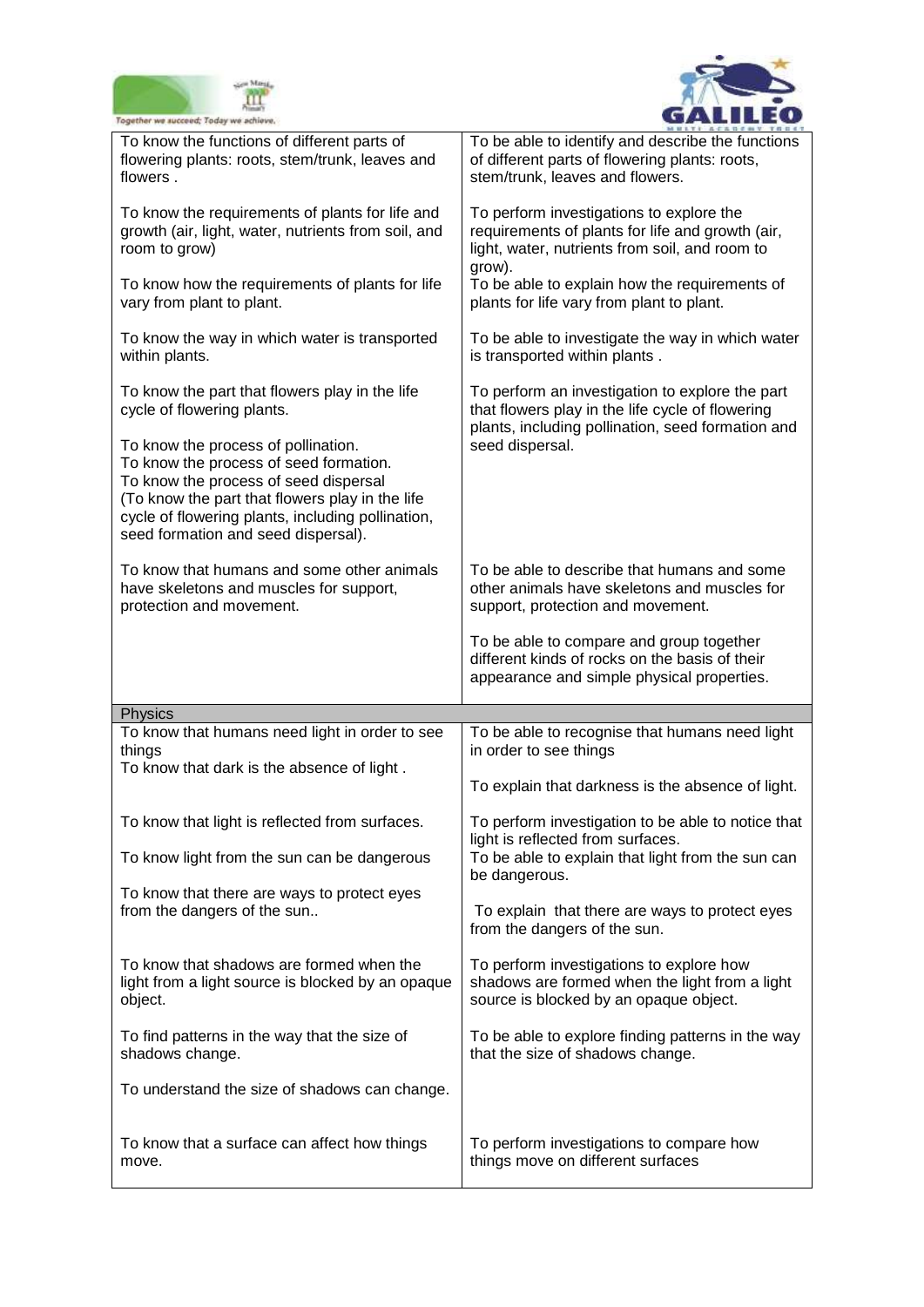



| Together we succeed; Today we achieve.                                                                                        |                                                                                                                                                                                                                                                                               |
|-------------------------------------------------------------------------------------------------------------------------------|-------------------------------------------------------------------------------------------------------------------------------------------------------------------------------------------------------------------------------------------------------------------------------|
| To know how magnets attract or repel each<br>other and attract some materials and not others.                                 | To be able to notice that some forces need<br>contact between two objects, but magnetic<br>forces can act at a distance.                                                                                                                                                      |
| To know that a variety of everyday materials<br>are/are not attracted to a magnet, and to name<br>some magnetic materials.    | To be able to perform investigations to observe<br>how magnets attract or repel each other and<br>attract some materials and not others.                                                                                                                                      |
|                                                                                                                               | To be able to compare and group together a<br>variety of everyday materials on the basis of<br>whether they are attracted to a magnet, and<br>identify some magnetic materials.                                                                                               |
| To know that magnets as having two poles.                                                                                     | To be able to describe magnets as having two<br>poles.                                                                                                                                                                                                                        |
| To know when two magnets will repel or attract,<br>depending on which poles are facing.                                       | To be able to make predictions as to whether<br>two magnets will attract or repel each other,<br>depending on which poles are facing.                                                                                                                                         |
| Chemistry                                                                                                                     |                                                                                                                                                                                                                                                                               |
| To know that fossils are formed when things that<br>have lived are trapped within rock.                                       | To be able to describe in simple terms how<br>fossils are formed when things that have lived<br>are trapped within rock.                                                                                                                                                      |
| To know that soils are made from rocks and<br>organic matter.                                                                 | To be able to recognise that soils are made from<br>rocks and organic matter.                                                                                                                                                                                                 |
| To compare and group together different kinds<br>of rocks on the basis of their appearance and<br>simple physical properties. |                                                                                                                                                                                                                                                                               |
| Scientific Investigation skills (Enquiry,<br>prediction, testing and recording)                                               | To be able to identify features of a fair test and<br>carry out investigations.                                                                                                                                                                                               |
|                                                                                                                               | To be able to ask relevant questions and use<br>different types of scientific enquiries to answer<br>them.                                                                                                                                                                    |
|                                                                                                                               | To be able to record findings using simple<br>scientific language, drawings, labelled diagrams,<br>keys, bar charts, and tables<br>reporting on findings from enquiries, including<br>oral and written explanations, displays or<br>presentations of results and conclusions. |
|                                                                                                                               | To be able to gather, record, classify and<br>present data in a variety of ways to help in<br>answering questions.                                                                                                                                                            |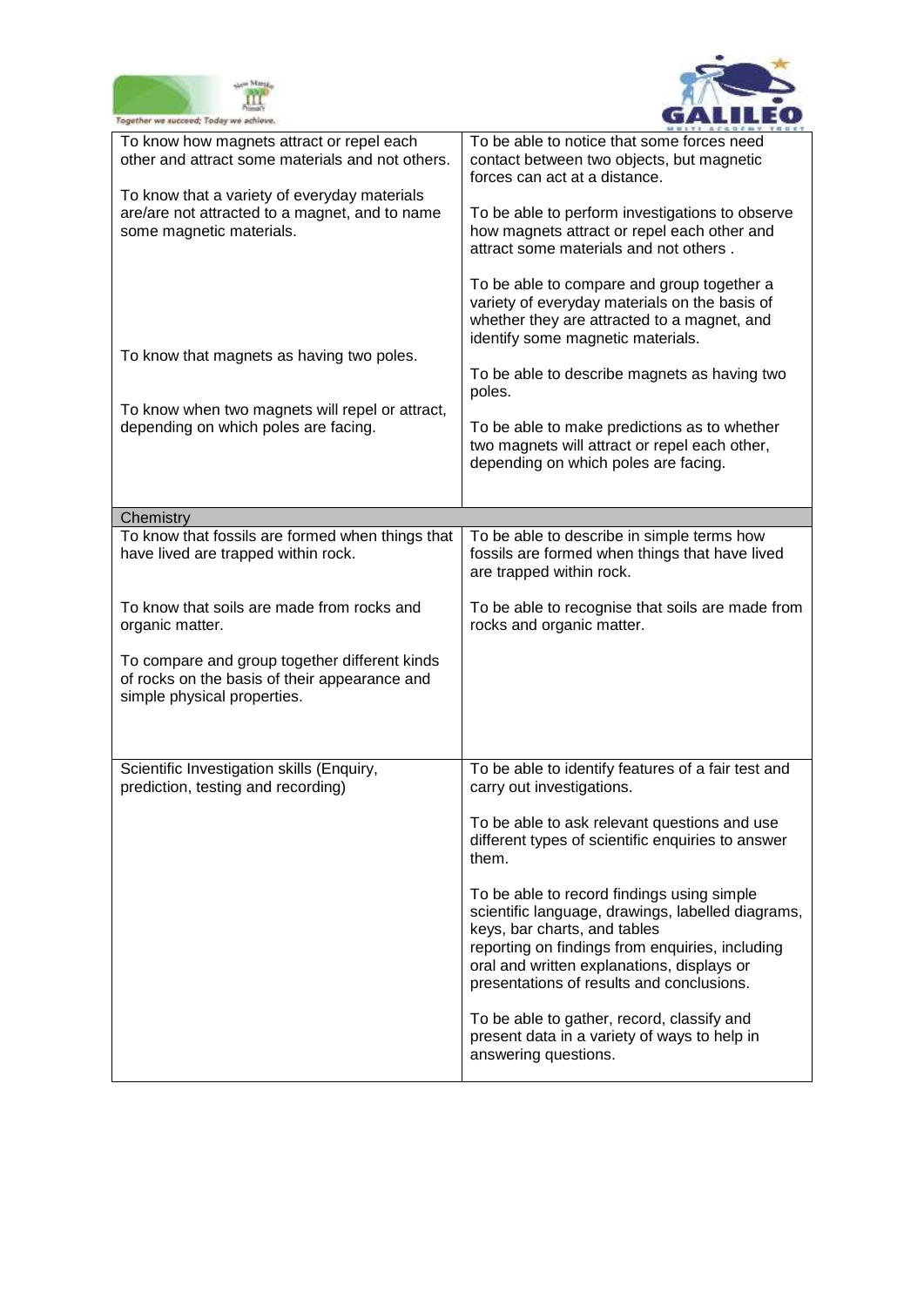



|               | Together we succeed; Today we achiev                                                             |
|---------------|--------------------------------------------------------------------------------------------------|
| <b>Plants</b> |                                                                                                  |
|               | Pupils should be taught to:                                                                      |
| $\bullet$     | identify and describe the functions of different parts of flowering plants: roots, stem/trunk,   |
|               | leaves and flowers                                                                               |
| $\bullet$     | explore the requirements of plants for life and growth (air, light, water, nutrients from soil,  |
|               | and room to grow) and how they vary from plant to plant                                          |
| $\bullet$     | investigate the way in which water is transported within plants                                  |
|               | explore the part that flowers play in the life cycle of flowering plants, including pollination, |
|               | seed formation and seed dispersal                                                                |
|               | Animals, including humans                                                                        |
|               | Pupils should be taught to:                                                                      |
|               | identify that animals, including humans, need the right types and amount of nutrition, and       |
|               | that they cannot make their own food; they get nutrition from what they eat                      |
| $\bullet$     | identify that humans and some other animals have skeletons and muscles for support,              |
|               | protection and movement.                                                                         |
| Rocks         |                                                                                                  |
|               | Pupils should be taught to:                                                                      |
|               | compare and group together different kinds of rocks on the basis of their appearance and         |
|               | simple physical properties                                                                       |
| $\bullet$     | describe in simple terms how fossils are formed when things that have lived are trapped          |
|               | within rock                                                                                      |
|               | recognise that soils are made from rocks and organic matter.                                     |
| Light         |                                                                                                  |
|               | Pupils should be taught to:                                                                      |
| $\bullet$     | recognise that they need light in order to see things and that dark is the absence of light      |
| $\bullet$     | notice that light is reflected from surfaces                                                     |
| $\bullet$     | recognise that light from the sun can be dangerous and that there are ways to protect their      |
|               | eyes                                                                                             |
| $\bullet$     | recognise that shadows are formed when the light from a light source is blocked by an            |
|               | opaque object                                                                                    |
|               | find patterns in the way that the size of shadows change.                                        |
|               | <b>Forces and Magnets</b>                                                                        |
|               | Pupils should be taught to:                                                                      |
|               | compare how things move on different surfaces                                                    |
| $\bullet$     | notice that some forces need contact between two objects, but magnetic forces can act at         |
|               | a distance                                                                                       |
| $\bullet$     | observe how magnets attract or repel each other and attract some materials and not others        |
| $\bullet$     | compare and group together a variety of everyday materials on the basis of whether they          |
|               | are attracted to a magnet, and identify some magnetic materials                                  |
| $\bullet$     | describe magnets as having two poles                                                             |
|               | predict whether two magnets will attract or repel each other, depending on which poles are       |
|               | facing.                                                                                          |
|               |                                                                                                  |

| Knowledge                                                                                                                                | <b>Skills</b>                                                                                                                                                                               |
|------------------------------------------------------------------------------------------------------------------------------------------|---------------------------------------------------------------------------------------------------------------------------------------------------------------------------------------------|
| <b>Biology</b>                                                                                                                           |                                                                                                                                                                                             |
| To know that living things can be grouped in a<br>variety of ways.                                                                       | To sort living things into a variety of chosen<br>criteria                                                                                                                                  |
| To be able to use classification keys to group,<br>identify and name a variety of living things in<br>their local and wider environment. | To explore and use classification keys to help<br>group, identify and name a variety of living<br>things in their local and wider environment<br>recognise that environments can change and |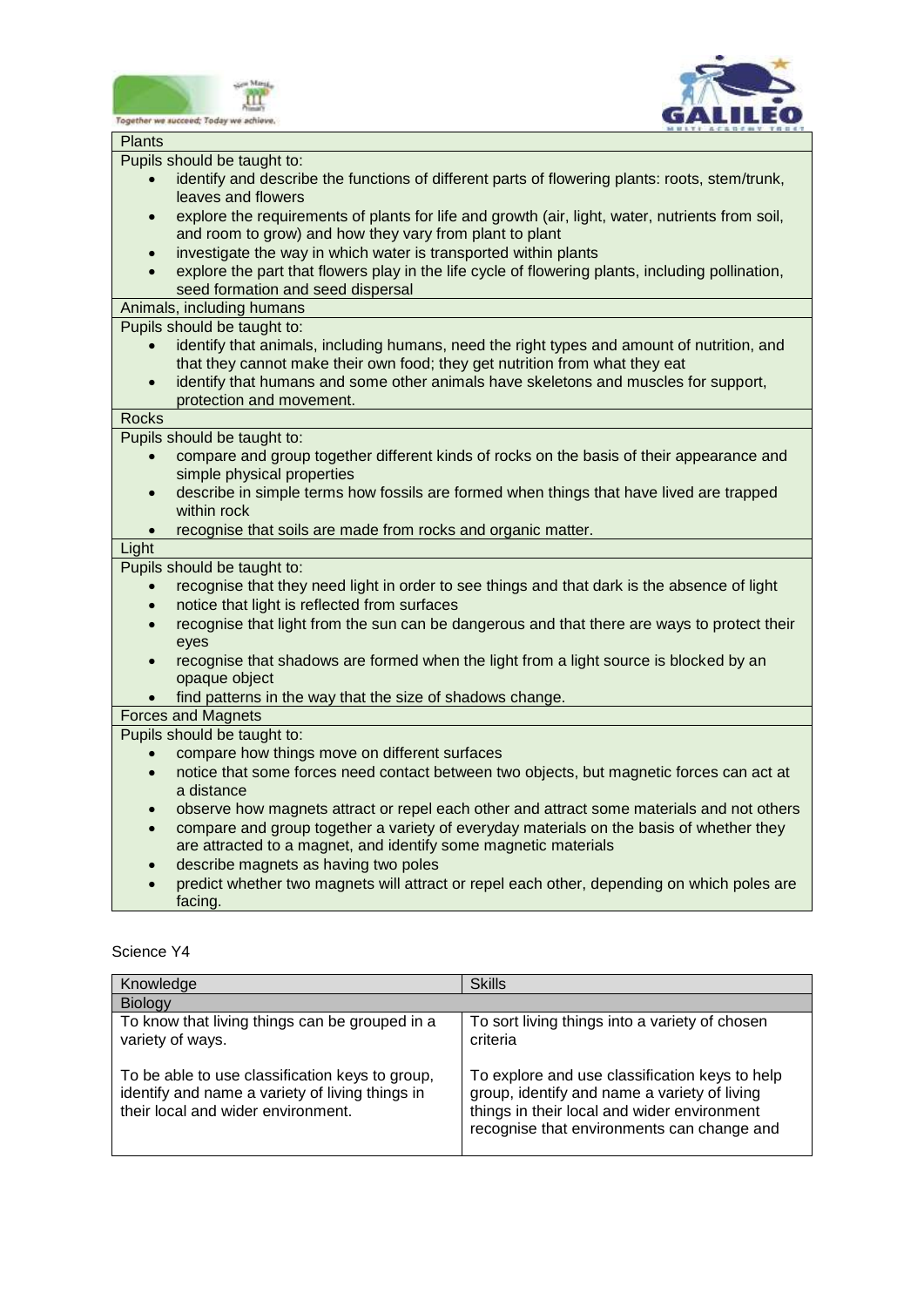



| Together we succeed; Today we achieve.                                                                                                                                                                                                                                                             |                                                                                                                                                                         |
|----------------------------------------------------------------------------------------------------------------------------------------------------------------------------------------------------------------------------------------------------------------------------------------------------|-------------------------------------------------------------------------------------------------------------------------------------------------------------------------|
| To recognise that environments can change and<br>that this can sometimes pose dangers to living<br>things.                                                                                                                                                                                         | To recognise environments can change and that<br>this can sometimes pose dangers to living<br>things.                                                                   |
| To know the simple functions of the basic parts<br>of the human digestive system.                                                                                                                                                                                                                  | To be able to describe the simple functions of<br>the basic parts of the human digestive system                                                                         |
| To identify the different types of teeth in<br>humans.                                                                                                                                                                                                                                             | To identify the different types of teeth in humans                                                                                                                      |
| To know the simple functions of a canine tooth.<br>To know the simple functions of an incisor tooth.<br>To know the simple function of a molar tooth.                                                                                                                                              | To be able to explain simple functions of human<br>teeth.                                                                                                               |
| To construct a food chain.<br>To interpret a food chain.<br>To understand the term "predator".<br>To understand the term "Producer"<br>To understand the term "Prey"                                                                                                                               | To be able to construct and interpret a variety of<br>food chains, identifying producers, predators<br>and prey.                                                        |
| Physics                                                                                                                                                                                                                                                                                            |                                                                                                                                                                         |
| To know that sounds are made from vibrations.<br>To know that vibrations from sounds travel<br>through a medium to the ear.                                                                                                                                                                        | To identify how sounds are made, associating<br>some of them with something vibrating<br>To recognise that vibrations from sounds travel<br>through a medium to the ear |
| To identify patterns between the pitch of a<br>sound and features of the object that produced<br>it.                                                                                                                                                                                               | To explore patterns between the pitch of a<br>sound and features of the object that produced it                                                                         |
| To find patterns between the volume of and the<br>strength of the vibrations that produced it.                                                                                                                                                                                                     | To find patterns between the volume of a sound<br>and the strength of the vibrations that produced<br>it.<br>To explain that sounds get fainter as the                  |
| To know that that sounds get fainter as the<br>distance from the sound source increases.                                                                                                                                                                                                           | distance from the sound source increases.                                                                                                                               |
|                                                                                                                                                                                                                                                                                                    |                                                                                                                                                                         |
| Chemistry<br>To know that common appliances run on<br>electricity.                                                                                                                                                                                                                                 | To identify common appliances that run on<br>electricity.                                                                                                               |
| To name the basic parts of a simple series<br>electric circuit including cells, wires, bulbs,<br>switches and buzzers.                                                                                                                                                                             | To construct a simple series electrical circuit,<br>identifying and naming its basic parts, including<br>cells, wires, bulbs, switches and buzzers                      |
| To know that a circuit must be complete for it to<br>work effectively for example:<br>(Identify whether or not a lamp will light in a<br>simple series circuit, based on whether or not<br>the lamp is part of a complete loop with a<br>battery).                                                 | To be able to identify whether or not a lamp will<br>light in a simple series circuit, based on whether<br>or not the lamp is part of a complete loop with a<br>battery |
| To know that a switch opens and closes.<br>To know that the position of a switch determines<br>whether or not a circuit is complete<br>For example:<br>(Recognise that a switch opens and closes a<br>circuit and associate this with whether or not a<br>lamp lights in a simple series circuit). | To be able to recognise that a switch opens and<br>closes a circuit and associate this with whether<br>or not a lamp lights in a simple series circuit                  |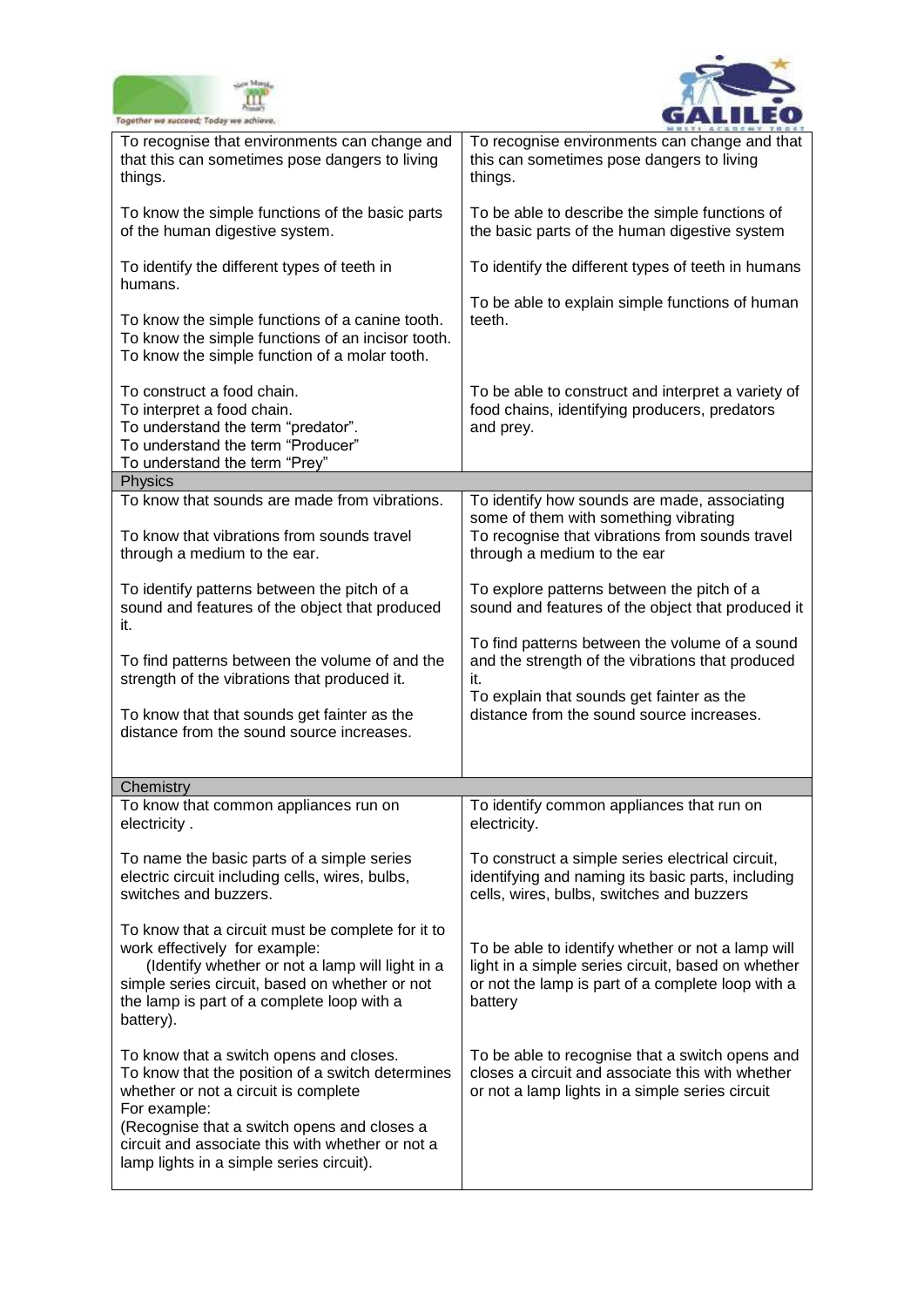



| Together we succeed; Today we achieve                                                                                                                                                                                                |                                                                                                                                                                                                                                                                                                                                                                                                                                                                                                                                                                                                                                                                                                                                                                                                                                                                                                                                                                                                                                        |
|--------------------------------------------------------------------------------------------------------------------------------------------------------------------------------------------------------------------------------------|----------------------------------------------------------------------------------------------------------------------------------------------------------------------------------------------------------------------------------------------------------------------------------------------------------------------------------------------------------------------------------------------------------------------------------------------------------------------------------------------------------------------------------------------------------------------------------------------------------------------------------------------------------------------------------------------------------------------------------------------------------------------------------------------------------------------------------------------------------------------------------------------------------------------------------------------------------------------------------------------------------------------------------------|
| To name some common conductors.<br>To know that metals are good conductors.<br>To name some common insulators.                                                                                                                       | To be able to recognise some common<br>conductors and insulators, and associate metals<br>with being good conductors.                                                                                                                                                                                                                                                                                                                                                                                                                                                                                                                                                                                                                                                                                                                                                                                                                                                                                                                  |
| To know what a solid is.<br>To know what a gas is.<br>To know what a liquid is.<br>To be able to compare and group materials<br>together, according to whether they are solids,<br>liquids or gases.                                 | To be able to compare and group materials<br>together, according to whether they are solids,<br>liquids or gases).                                                                                                                                                                                                                                                                                                                                                                                                                                                                                                                                                                                                                                                                                                                                                                                                                                                                                                                     |
| To understand the process of evaporation within<br>the water cycle.                                                                                                                                                                  |                                                                                                                                                                                                                                                                                                                                                                                                                                                                                                                                                                                                                                                                                                                                                                                                                                                                                                                                                                                                                                        |
| To understand the rate of evaporation is<br>associated with temperature.                                                                                                                                                             |                                                                                                                                                                                                                                                                                                                                                                                                                                                                                                                                                                                                                                                                                                                                                                                                                                                                                                                                                                                                                                        |
| To understand the process of condensation<br>within the water cycle.<br>(To be able to identify the part played by<br>evaporation and condensation in the water cycle<br>and associate the rate of evaporation with<br>temperature). |                                                                                                                                                                                                                                                                                                                                                                                                                                                                                                                                                                                                                                                                                                                                                                                                                                                                                                                                                                                                                                        |
| Scientific Investigation skills (Enquiry,<br>prediction, testing and recording)                                                                                                                                                      | To perform investigations in order to observe<br>that some materials change state when they are<br>heated or cooled.<br>To perform investigations in order to measure or<br>research the temperature (in degrees Celsius<br>°C) at which materials change state.<br>To be able to ask relevant questions and use<br>different types of scientific enquiries to answer<br>them.<br>To be able to set up simple practical enquiries,<br>comparative and fair tests.<br>To make systematic and careful observations<br>and, where appropriate, taking accurate<br>measurements using standard units, using a<br>range of equipment, including thermometers<br>and data loggers.<br>To be able to gather, record, classify and<br>present data in a variety of ways to help in<br>answering questions.<br>To be able to record findings using simple<br>scientific language, drawings, labelled diagrams,<br>keys, bar charts, and tables<br>reporting on findings from enquiries, including<br>oral and written explanations, displays or |
|                                                                                                                                                                                                                                      | presentations of results and conclusions.                                                                                                                                                                                                                                                                                                                                                                                                                                                                                                                                                                                                                                                                                                                                                                                                                                                                                                                                                                                              |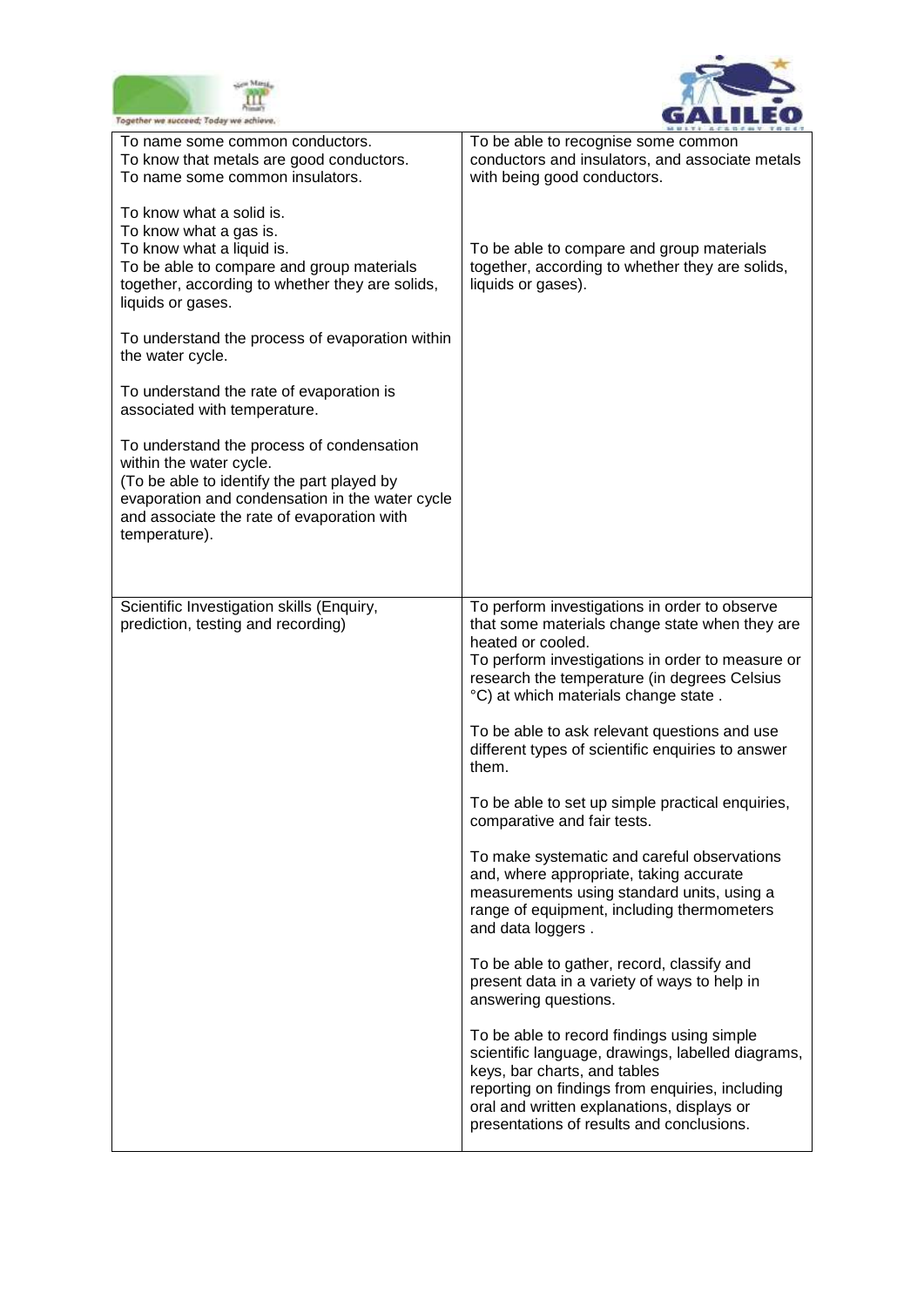



| To us results to draw simple conclusions, make<br>predictions for new values, suggest<br>improvements and raise further questions. |
|------------------------------------------------------------------------------------------------------------------------------------|
| To identify differences, similarities or changes<br>related to simple scientific ideas and processes.                              |
| To use straightforward scientific evidence to<br>answer questions or to support their findings                                     |

### Working Scientifically

During years 3 and 4, pupils should be taught to use the following practical scientific methods, processes and skills through the teaching of the programme of study content:

- asking relevant questions and using different types of scientific enquiries to answer them
- setting up simple practical enquiries, comparative and fair tests
- making systematic and careful observations and, where appropriate, taking accurate measurements using standard units, using a range of equipment, including thermometers and data loggers
- gathering, recording, classifying and presenting data in a variety of ways to help in answering questions
- recording findings using simple scientific language, drawings, labelled diagrams, keys, bar charts, and tables
- reporting on findings from enquiries, including oral and written explanations, displays or presentations of results and conclusions
- using results to draw simple conclusions, make predictions for new values, suggest improvements and raise further questions
- identifying differences, similarities or changes related to simple scientific ideas and processes

using straightforward scientific evidence to answer questions or to support their findings.

Living Things and their Habitats

Pupils should be taught to:

- recognise that living things can be grouped in a variety of ways
- explore and use classification keys to help group, identify and name a variety of living things in their local and wider environment
- recognise that environments can change and that this can sometimes pose dangers to living things.

Animals, including humans

Pupils should be taught to:

- describe the simple functions of the basic parts of the digestive system in humans
- identify the different types of teeth in humans and their simple functions
- construct and interpret a variety of food chains, identifying producers, predators and prey.

States of Matter

Pupils should be taught to:

- compare and group materials together, according to whether they are solids, liquids or gases
- observe that some materials change state when they are heated or cooled, and measure or research the temperature at which this happens in degrees Celsius (°C)
- identify the part played by evaporation and condensation in the water cycle and associate the rate of evaporation with temperature.

#### Sound

Pupils should be taught to:

- identify how sounds are made, associating some of them with something vibrating
- recognise that vibrations from sounds travel through a medium to the ear
- find patterns between the pitch of a sound and features of the object that produced it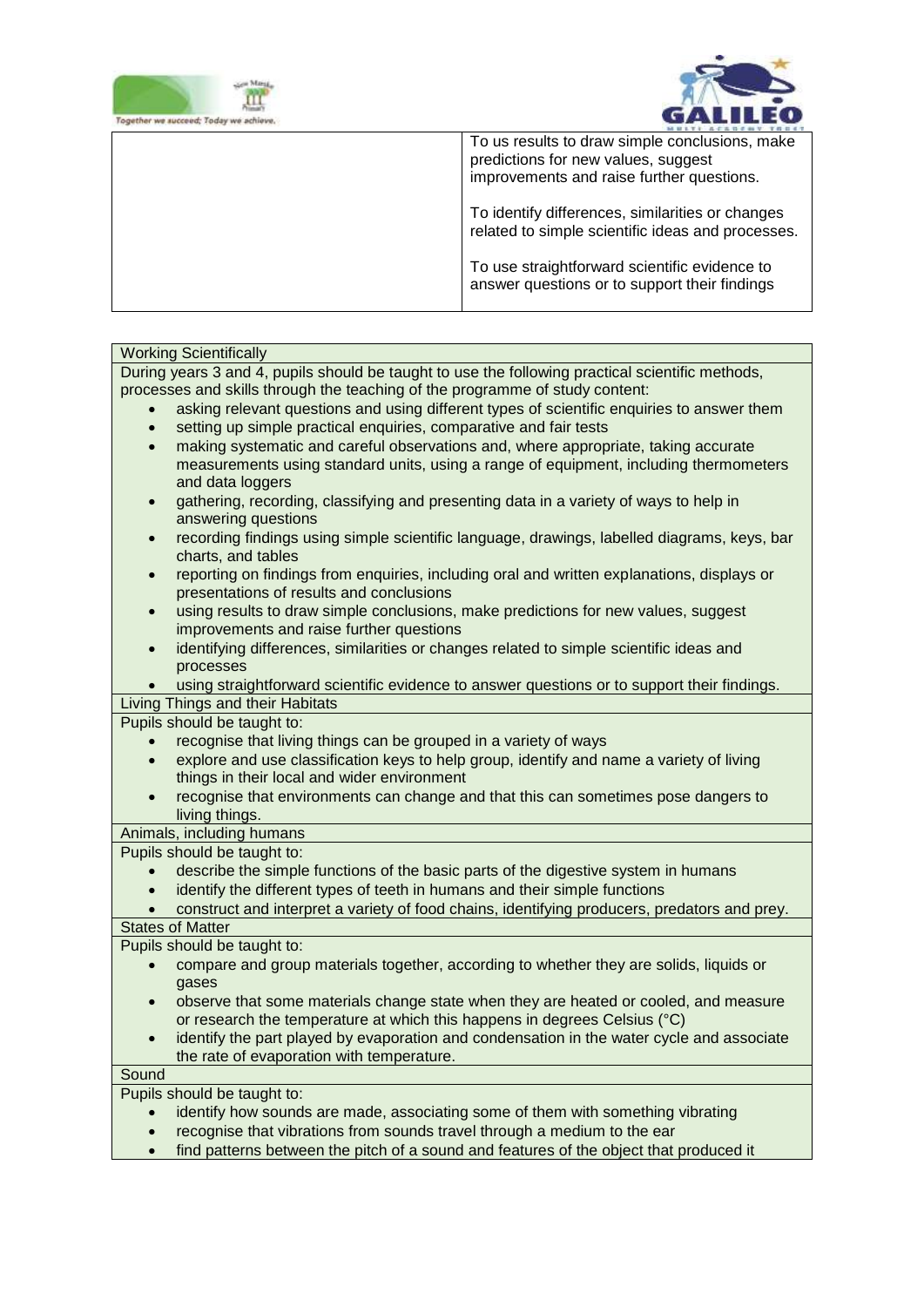



 $\overline{a}$ • find patterns between the volume of a sound and the strength of the vibrations that produced it

 recognise that sounds get fainter as the distance from the sound source increases **Electricity** 

Pupils should be taught to:

- identify common appliances that run on electricity
- construct a simple series electrical circuit, identifying and naming its basic parts, including cells, wires, bulbs, switches and buzzers
- identify whether or not a lamp will light in a simple series circuit, based on whether or not the lamp is part of a complete loop with a battery
- recognise that a switch opens and closes a circuit and associate this with whether or not a lamp lights in a simple series circuit
- recognise some common conductors and insulators, and associate metals with being good conductors.

| Knowledge                                                                                                                                                                                                                                                                                                         | <b>Skills</b> |
|-------------------------------------------------------------------------------------------------------------------------------------------------------------------------------------------------------------------------------------------------------------------------------------------------------------------|---------------|
| Biology                                                                                                                                                                                                                                                                                                           |               |
| To know the life cycle of humans.<br>To know the life cycle of a mammal.<br>To know the life cycle of amphibian.<br>To know the life cycle of an insect.<br>To know the life cycle of a bird.<br>To be able to describe the differences in the life<br>cycles of a mammal, an amphibian, an insect<br>and a bird. |               |
| To know the life process of reproduction in<br>some plants.                                                                                                                                                                                                                                                       |               |
| To know the life process of reproduction in<br>some animals.                                                                                                                                                                                                                                                      |               |
| To know the physical changes as humans<br>develop to old age.                                                                                                                                                                                                                                                     |               |
| <b>Physics</b>                                                                                                                                                                                                                                                                                                    |               |
| To be able to compare and group together<br>everyday materials on the basis of their<br>properties, including their hardness, solubility,<br>transparency, conductivity (electrical and<br>thermal), and response to magnets.                                                                                     |               |
| To give reasons, based on evidence from<br>comparative and fair tests, for the particular<br>uses of everyday materials, including metals,<br>wood and plastic.                                                                                                                                                   |               |
| To describe the movement of the Earth, and<br>other planets, relative to the Sun in the solar<br>system.<br>To describe the movement of the Moon relative<br>to the Earth.                                                                                                                                        |               |
| To know the Sun is approximately a spherical<br>body.                                                                                                                                                                                                                                                             |               |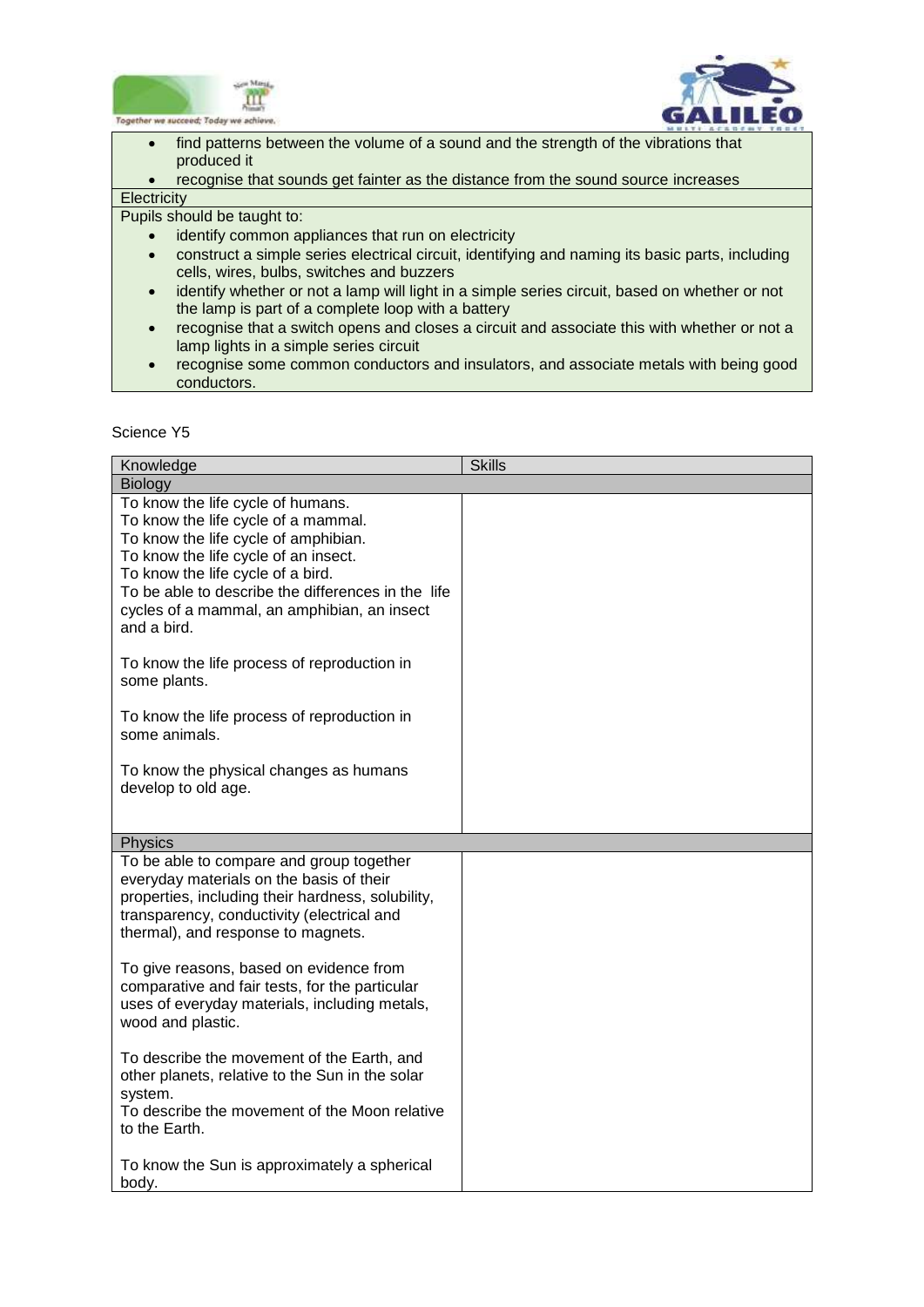



| Together we succeed; Today we achieve.                                                                                                                                                                                       |                                                                                                                                                                   |
|------------------------------------------------------------------------------------------------------------------------------------------------------------------------------------------------------------------------------|-------------------------------------------------------------------------------------------------------------------------------------------------------------------|
| To know the Moon is approximately a spherical<br>body.<br>To know the Earth is approximately a spherical                                                                                                                     |                                                                                                                                                                   |
| body.                                                                                                                                                                                                                        |                                                                                                                                                                   |
| To be able to use the idea of the Earth's rotation<br>to explain day and night and the apparent<br>movement of the sun across the sky.                                                                                       |                                                                                                                                                                   |
| To know that unsupported objects fall towards<br>the Earth because of the force of gravity acting<br>between the Earth and the falling object.                                                                               |                                                                                                                                                                   |
| To know the effects of air resistance acting<br>between moving surfaces.<br>To know the effects of water resistance acting<br>between moving surfaces.<br>To know the effects of friction acting between<br>moving surfaces. |                                                                                                                                                                   |
| To recognise that some mechanisms, including<br>levers, pulleys and gears, allow a smaller force<br>to have a greater effect.                                                                                                |                                                                                                                                                                   |
| Chemistry                                                                                                                                                                                                                    |                                                                                                                                                                   |
| To know that some materials will dissolve in<br>liquid to form a solution.                                                                                                                                                   |                                                                                                                                                                   |
| To be able to describe how to recover a<br>substance from a solution.                                                                                                                                                        |                                                                                                                                                                   |
| To use knowledge of solids, liquids and gases to<br>decide how mixtures might be separated,<br>including through filtering, sieving and<br>evaporating.                                                                      | To perform investigations to demonstrate that<br>dissolving, mixing and changes of state are<br>reversible changes.                                               |
| To know that some changes of state result in<br>the formation of new materials.                                                                                                                                              |                                                                                                                                                                   |
| To know that some changes of state that result<br>in the formation of new materials are not usually<br>reversible, including changes associated with<br>burning and the action of acid on bicarbonate of<br>soda.            |                                                                                                                                                                   |
| Scientific Investigation skills (Enquiry,<br>prediction, testing and recording)                                                                                                                                              | To be able to plan different types of scientific<br>enquiries to answer questions.                                                                                |
|                                                                                                                                                                                                                              | To be able to recognise and control variables<br>where necessary when performing scientific<br>enquiries                                                          |
|                                                                                                                                                                                                                              | To be able to take measurements, using a<br>range of scientific equipment, with increasing<br>accuracy and precision, taking repeat readings<br>when appropriate. |
|                                                                                                                                                                                                                              | To be able to record data and results of<br>increasing complexity using scientific diagrams                                                                       |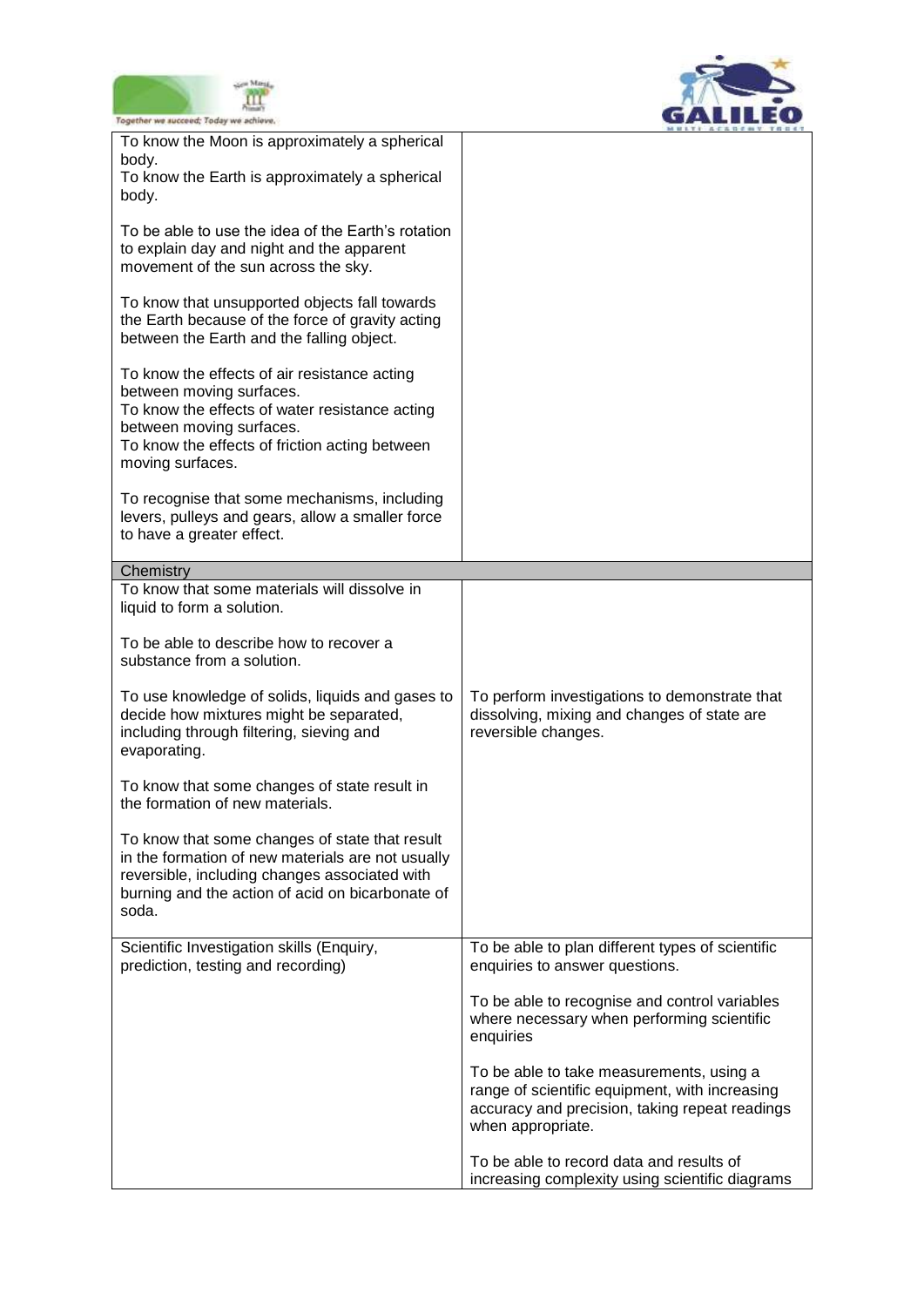



| such as classification keys, tables, scatter<br>graphs, bar and line graphs.                                                                                                                                                                                                                                                       |
|------------------------------------------------------------------------------------------------------------------------------------------------------------------------------------------------------------------------------------------------------------------------------------------------------------------------------------|
| To use test results to make predictions to set up<br>further comparative and fair tests.                                                                                                                                                                                                                                           |
| To be able to report and present findings from<br>enquiries, including conclusions, causal<br>relationships and explanations of and degree of<br>trust in results, in oral forms identifying scientific<br>evidence that has been used to support or<br>refute ideas or arguments                                                  |
| To be able to report and present findings from<br>enquiries, including conclusions, causal<br>relationships and explanations of and degree of<br>trust in results, in written forms.<br>such as displays and other presentations<br>identifying scientific evidence that has been<br>used to support or refute ideas or arguments. |

| Living Things and their Habitats                                                                                                                                                                         |
|----------------------------------------------------------------------------------------------------------------------------------------------------------------------------------------------------------|
| Pupils should be taught to:                                                                                                                                                                              |
| describe the differences in the life cycles of a mammal, an amphibian, an insect and a bird                                                                                                              |
| describe the life process of reproduction in some plants and animals.                                                                                                                                    |
| Animals, including humans                                                                                                                                                                                |
| Pupils should be taught to:                                                                                                                                                                              |
| describe the changes as humans develop to old age.                                                                                                                                                       |
| Properties and Changes of Materials                                                                                                                                                                      |
| Pupils should be taught to:                                                                                                                                                                              |
| compare and group together everyday materials on the basis of their properties, including<br>their hardness, solubility, transparency, conductivity (electrical and thermal), and response<br>to magnets |
| know that some materials will dissolve in liquid to form a solution, and describe how to<br>$\bullet$<br>recover a substance from a solution                                                             |
| use knowledge of solids, liquids and gases to decide how mixtures might be separated,<br>$\bullet$<br>including through filtering, sieving and evaporating                                               |
| give reasons, based on evidence from comparative and fair tests, for the particular uses of<br>$\bullet$<br>everyday materials, including metals, wood and plastic                                       |
| demonstrate that dissolving, mixing and changes of state are reversible changes<br>$\bullet$                                                                                                             |
| explain that some changes result in the formation of new materials, and that this kind of                                                                                                                |
| change is not usually reversible, including changes associated with burning and the action                                                                                                               |
| of acid on bicarbonate of soda.                                                                                                                                                                          |
| Earth and Space                                                                                                                                                                                          |
| Pupils should be taught to:                                                                                                                                                                              |
| describe the movement of the Earth, and other planets, relative to the Sun in the solar<br>$\bullet$<br>system                                                                                           |
| describe the movement of the Moon relative to the Earth<br>$\bullet$                                                                                                                                     |
| describe the Sun, Earth and Moon as approximately spherical bodies<br>$\bullet$                                                                                                                          |
| use the idea of the Earth's rotation to explain day and night and the apparent movement of                                                                                                               |
| the sun across the sky.                                                                                                                                                                                  |
| <b>Forces</b>                                                                                                                                                                                            |
| Pupils should be taught to:                                                                                                                                                                              |
| explain that unsupported objects fall towards the Earth because of the force of gravity                                                                                                                  |
| acting between the Earth and the falling object                                                                                                                                                          |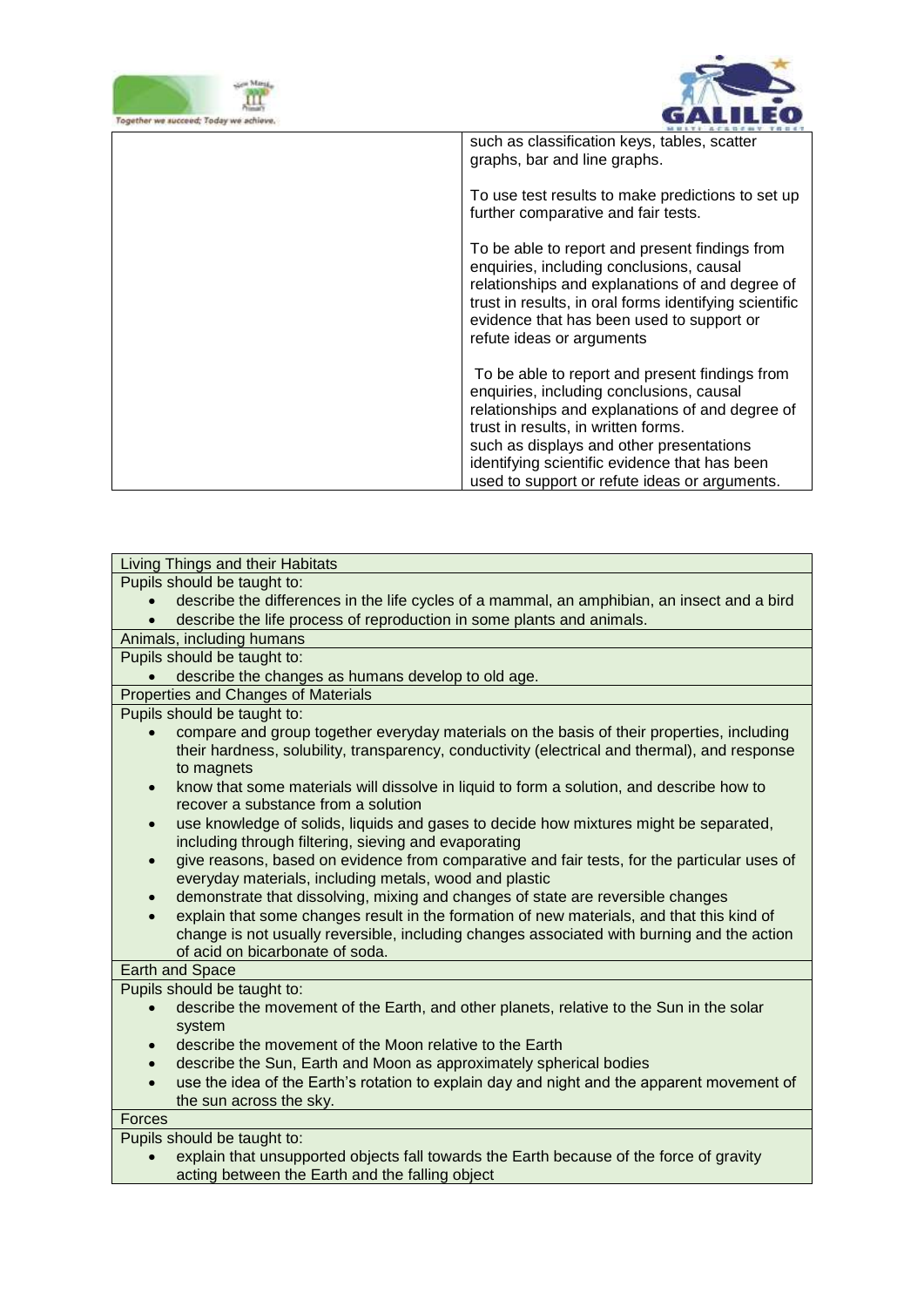



- identify the effects of air resistance, water resistance and friction, that act between moving surfaces
- recognise that some mechanisms, including levers, pulleys and gears, allow a smaller force to have a greater effect.

| Knowledge                                                                                                                                                                                                     | <b>Skills</b>                                                                                       |
|---------------------------------------------------------------------------------------------------------------------------------------------------------------------------------------------------------------|-----------------------------------------------------------------------------------------------------|
| <b>Biology</b>                                                                                                                                                                                                |                                                                                                     |
| To know how living things are classified into<br>broad groups according to common observable<br>characteristics and based on similarities and<br>differences, including microorganisms, plants<br>and animals |                                                                                                     |
| To be able to give reasons for classifying plants<br>based on specific characteristics.                                                                                                                       |                                                                                                     |
| To be able to give reasons for classifying<br>animals based on specific characteristics.                                                                                                                      |                                                                                                     |
| To know the main parts of the human circulatory<br>system.                                                                                                                                                    |                                                                                                     |
| To be able to describe the functions of the heart,<br>blood vessels and blood.                                                                                                                                |                                                                                                     |
| To know the impact of diet, exercise, drugs and<br>lifestyle on the way their bodies function.                                                                                                                |                                                                                                     |
| To know the ways in which nutrients and water<br>are transported within animals, including<br>humans.                                                                                                         |                                                                                                     |
| To know that living things have changed over<br>time.<br>To know that fossils provide information about<br>living things that inhabited the Earth millions of<br>years ago.                                   |                                                                                                     |
| To recognise that living things produce offspring<br>of the same kind, but normally offspring vary<br>and are not identical to their parents.                                                                 |                                                                                                     |
| To know how animals are adapted in different<br>ways to suit their environment.                                                                                                                               |                                                                                                     |
| To know how plants are adapted in different<br>ways to suit their environment.                                                                                                                                |                                                                                                     |
| To know that animal and plant adaptation may<br>lead to evolution.                                                                                                                                            |                                                                                                     |
|                                                                                                                                                                                                               |                                                                                                     |
| Physics                                                                                                                                                                                                       |                                                                                                     |
| To know that light appears to travel in straight<br>lines.                                                                                                                                                    | To be able to use the idea that light travels in<br>straight lines to explain that objects are seen |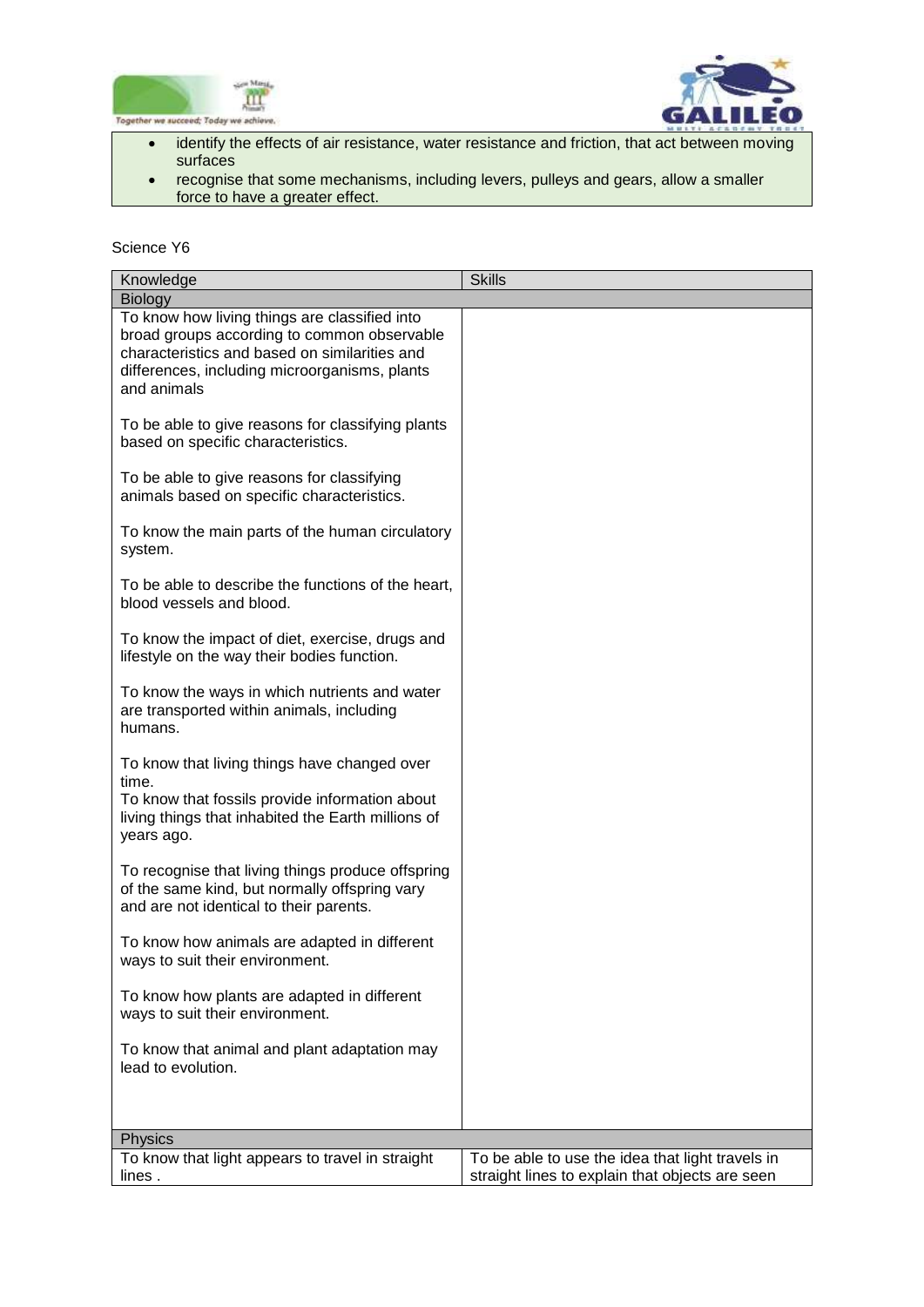



|                                                                                                                                              | because they give out or reflect light into the<br>eye.                                                                                                                                                                                                                                                                            |
|----------------------------------------------------------------------------------------------------------------------------------------------|------------------------------------------------------------------------------------------------------------------------------------------------------------------------------------------------------------------------------------------------------------------------------------------------------------------------------------|
| To know that we see things because light<br>travels from light sources to our eyes or from<br>light sources to objects and then to our eyes. | To be able to use the idea that light travels in<br>straight lines to explain why shadows have the<br>same shape as the objects that cast them                                                                                                                                                                                     |
| Chemistry                                                                                                                                    |                                                                                                                                                                                                                                                                                                                                    |
| To know that the brightness of a lamp depends<br>upon the number and voltage of cells used in<br>the circuit.                                | To be able to compare and give reasons for<br>variations in how components function, including<br>the brightness of bulbs, the loudness of buzzers<br>and the on/off position of switches.                                                                                                                                         |
| To know that the volume of a buzzer depends<br>upon the number and voltage of cells used in<br>the circuit.                                  |                                                                                                                                                                                                                                                                                                                                    |
| To know recognised symbols are used when<br>representing a simple circuit in a diagram.                                                      | To be able to use recognised symbols when<br>representing a simple circuit in a diagram                                                                                                                                                                                                                                            |
| Scientific Investigation skills (Enquiry,<br>prediction, testing and recording)                                                              | To be able to plan different types of scientific<br>enquiries to answer questions.                                                                                                                                                                                                                                                 |
|                                                                                                                                              | To be able to recognise and control variables<br>where necessary when performing scientific<br>enquiries                                                                                                                                                                                                                           |
|                                                                                                                                              | To be able to take measurements, using a<br>range of scientific equipment, with increasing<br>accuracy and precision, taking repeat readings<br>when appropriate.                                                                                                                                                                  |
|                                                                                                                                              | To be able to record data and results of<br>increasing complexity using scientific diagrams<br>such as classification keys, tables, scatter<br>graphs, bar and line graphs.                                                                                                                                                        |
|                                                                                                                                              | To use test results to make predictions to set up<br>further comparative and fair tests.                                                                                                                                                                                                                                           |
|                                                                                                                                              | To be able to report and present findings from<br>enquiries, including conclusions, causal<br>relationships and explanations of and degree of<br>trust in results, in oral forms identifying scientific<br>evidence that has been used to support or<br>refute ideas or arguments                                                  |
|                                                                                                                                              | To be able to report and present findings from<br>enquiries, including conclusions, causal<br>relationships and explanations of and degree of<br>trust in results, in written forms.<br>such as displays and other presentations<br>identifying scientific evidence that has been<br>used to support or refute ideas or arguments. |

Working scientifically

During years 5 and 6, pupils should be taught to use the following practical scientific methods, processes and skills through the teaching of the programme of study content:

 planning different types of scientific enquiries to answer questions, including recognising and controlling variables where necessary